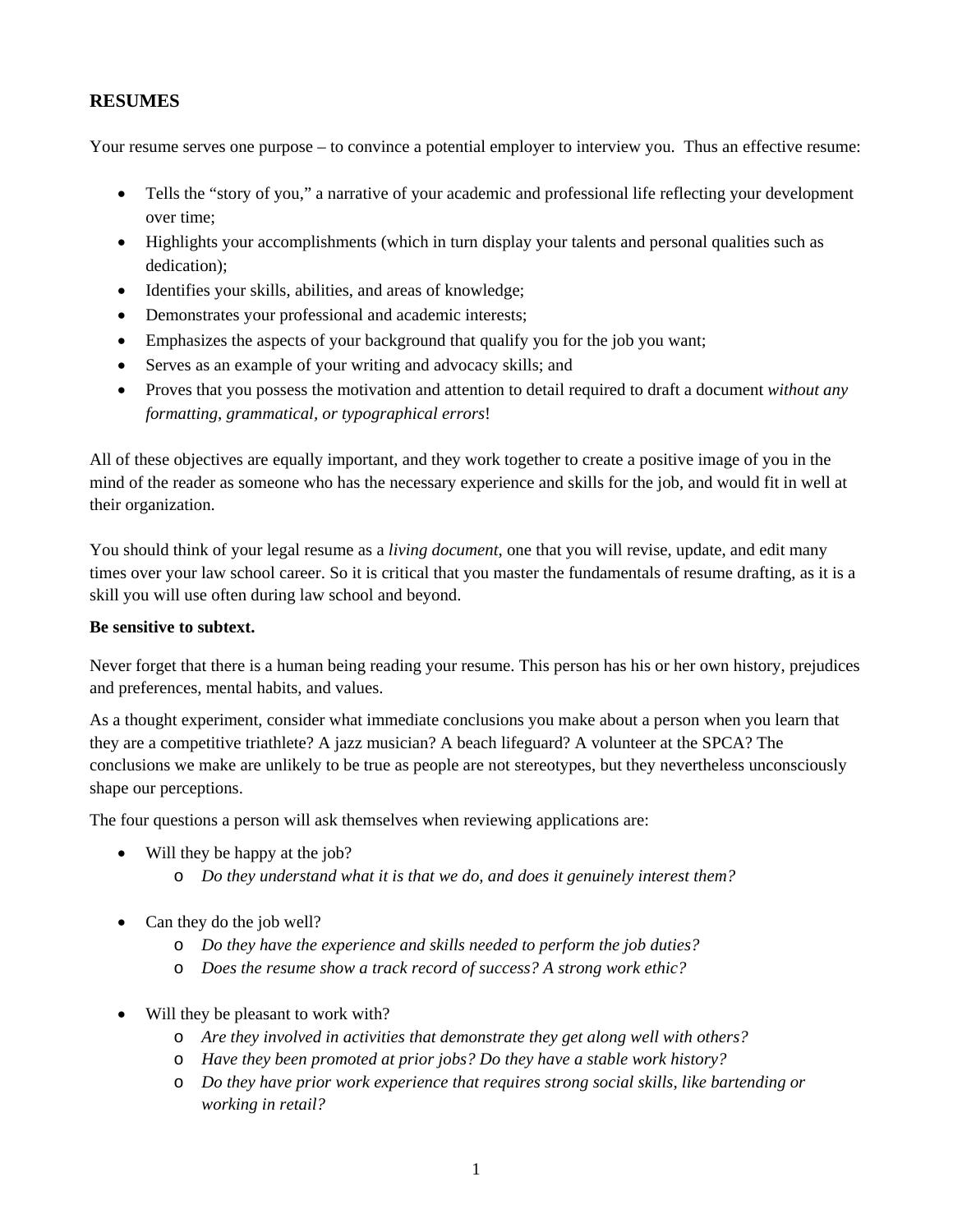- Are they a good fit?
	- o *Are they like us? Are there commonalities in background, interests, and hobbies between the applicant and the lawyers that succeed at our firm?*

You want everything on your resume, as well as its collective impression, to lead the reader to answer yes to *all* of the above questions. It is not enough to demonstrate that you can do the job.

Of course, different people have different ideas as to what a "pleasure to work with" means, but there is a basic level of social intelligence all employers are looking for in job candidates. Participation in social extracurricular activities, playing team sports, community service, and such are very important to include on your resume for this reason.

As to being a "good fit," this is where researching the employer can make all the difference. Read what they say about themselves on their website. Talk to people who have worked there. What are the values of the organization? Do the biographies of lawyers provide information about hobbies and interests?

# **Know your audience.**

The legal profession is different in many, many ways from the business world, and you must understand the key differences in order to create an effective legal resume.

# *Format*

As you may already know, you cannot file a document such as a motion or brief unless it complies with the court's local rules, which often dictate the format of the document as well as type of font and font size, page length, and so forth.

Likewise, a legal resume must follow certain formatting rules if it is to be successful. These rules are reviewed in detail at the end of this section. The overarching principle to keep in mind is that you want your resume to look and read like a legal document. Formatting your resume is not an opportunity for you to express your individuality or creativity.

# *Substance*

Many business resumes use interpretive language, e.g., "developed superior analytical skills," and focus on outcomes and accomplishments, e.g., "Increased sales by 500% in 6 months," without providing any substantive details of what the person actually did. Business resumes often use short phrases that are equally short on details, based on the reasonable assumption that no one in the business world will do more than briefly scan the resume.

Legal resumes are different. First, lawyers actually read resumes (and cover letters, writing samples, and transcripts), and they read them as carefully as they would a legal document. That is what most lawyers do all day. Careful reading is a habit that comes naturally to them. (Also know that looking for mistakes in other people's work is another habit that comes naturally to lawyers!)

Many lawyers bill by the hour in 6 minute increments. Their time is literally money so keep your resume to one page unless you have a substantial prior professional career that is directly relevant to the legal job. Be concise.

# **Show – Don't Tell.**

Given that your resume will actually be read, and read with attention, it must be detailed and substantive. Lawyers will not be persuaded by fluff. Interpretative language such as "developed superior analytical skills"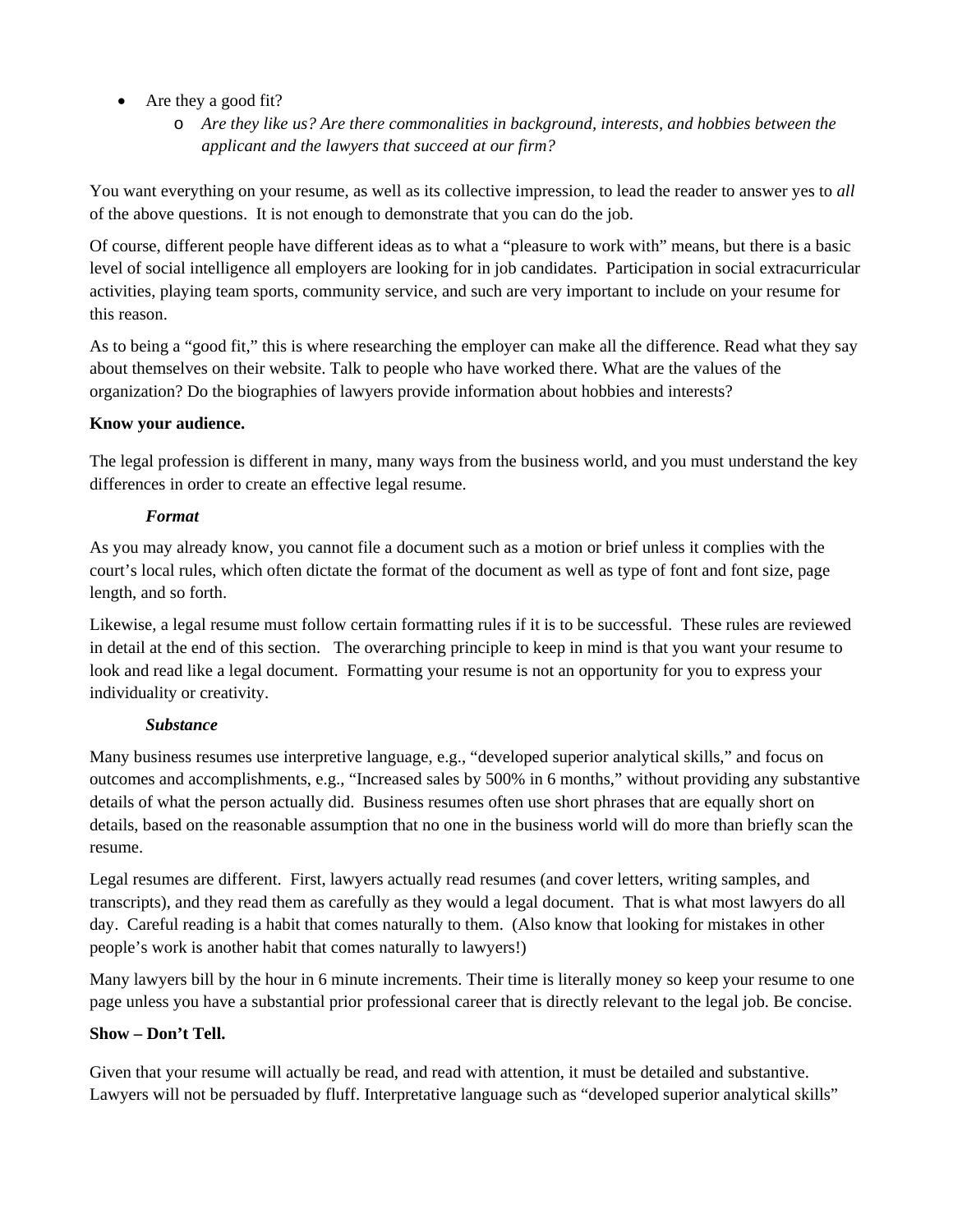will not be given any credence unless it is supported by facts. Just like judges, lawyers want facts, not conclusions.

Lawyers want to know what you actually did, and if you are describing legal experience, you need to provide *the details* about your work. Simply saying that you conducted legal research is not very helpful. Also, it is more interesting for the reader if you discuss your experience in the context of particular cases.

# Example:

Researched and drafted sections of a motion for summary judgment in an age discrimination case arguing that the plaintiff was terminated as part of a corporate restructuring that did not have a disproportional impact on employees over 40.

Without the context, it is difficult to assess the sophistication of the work performed. Drafting interrogatories in a worker's compensation case where discovery is relatively standardized is quite different from drafting discovery requests in a complex breach of contract case.

# **General Resume Dos & Don'ts**

- Your resume should be limited to one page. If you had a substantial professional career prior to law school, talk with a career advisor. Under certain circumstances, a two-page resume may be recommended.
- Never use the personal pronouns I, me, mine, or my.
- Your margins should be set so that your resume looks its best. If you have a lot of text, you can use .5" margins – but no lower! If you have less experience, use 1" margins.
- Use a professional font we recommend Garamond, though Times New Roman is an acceptable alternative. With the exception of your name, which should be 13pt or 14pt, your font should be 11pt, 11.5pt or 12pt. Again, you need to decide what looks best for your resume given its content. Never go smaller than 11pt.
- Education and work experience is listed in reverse chronological order. Start with your most recent experience, and work backwards.

# **Use proper grammar and usage.**

Unfortunately, the standard grammar check available in Word is not very effective. It will not spot grammatical errors such as missing words and properly spelled but misused words. Do not rely upon it!

Other common errors include:

- Capitalizing words that are not proper nouns, or derived from proper nouns. (A proper noun is the name of *specific* people, places, organizations, and sometimes things.)
	- o Practice areas (e.g., family law) and types of motions and discovery (e.g., interrogatories, appellate briefs) are not proper nouns, and thus are not capitalized.
- Misuse of contractions (you're) and possessive pronouns (your).
- Misspellings
	- o Do **not** rely on spellcheck! It will not catch homophones words that sound alike such as there and their, or to and two.
- Using the wrong tense, or switching tenses.
	- o *If you are currently working in a position, use the present tense.* Use the present tense even if you are describing a project that has been completed, *e.g.*, Draft discovery. Conduct research.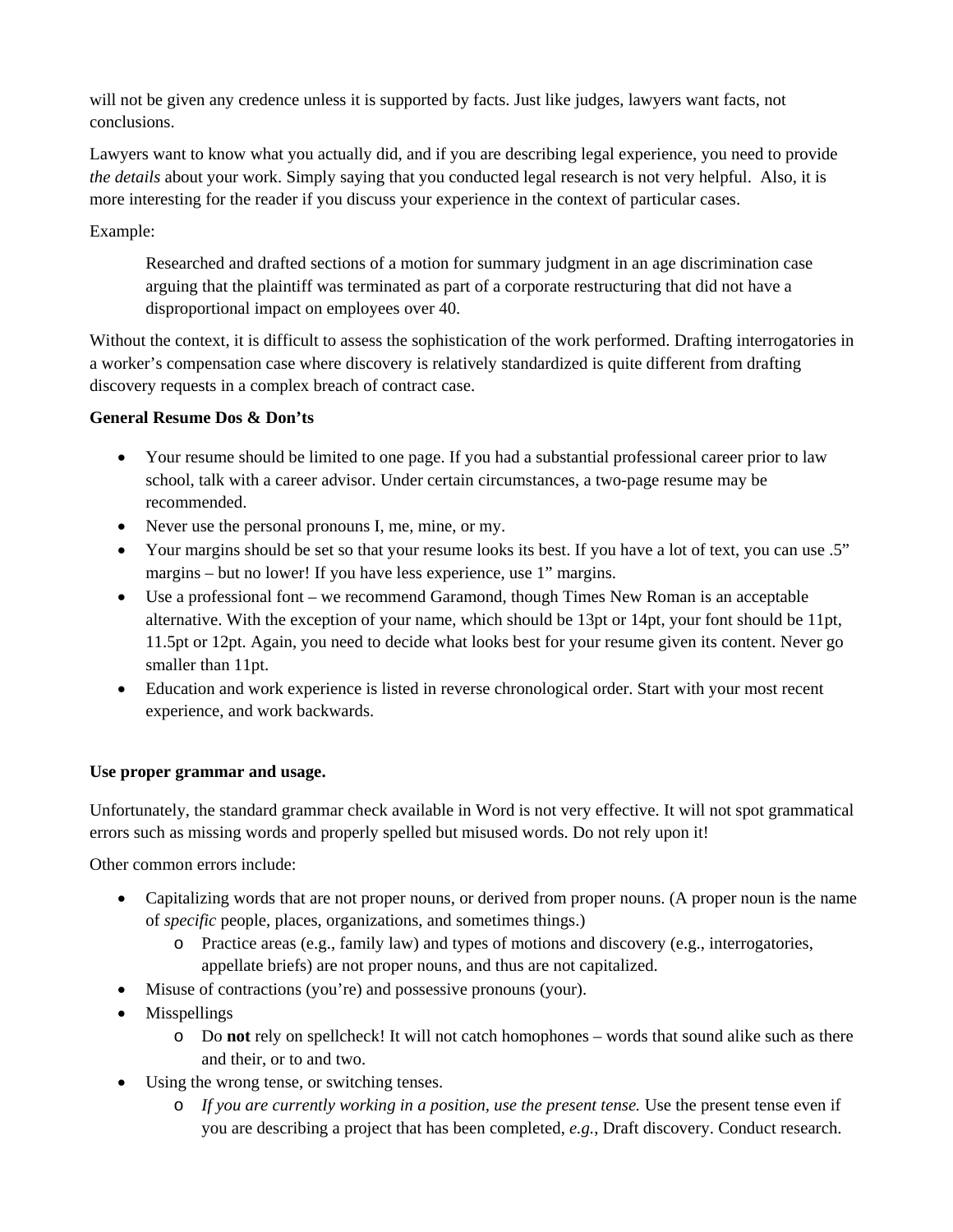o If you are no longer working there, or your date of employment is terminal such as "Summer 2016," use the past tense, *e.g.*, Drafted discovery. Conducted research.

Grammatical errors in your resume or cover letter *will* negatively impact your candidacy. Lawyers must be able to write well, and bring a high level of attention to detail to their work in order to excel at their jobs.

Print out your resume, and do a careful line edit. Read it backwards – that forces you to look at each individual word. Read it out loud. Then give it to at least two people you trust for another review.

We know that you are busy, but you *absolutely need* to take the time to create a flawless resume. Otherwise you will not get the job, and presumably that is why you are in law school working so hard, to get a good job!

# **Be consistent in your formatting.**

Whatever formatting decisions you decide to make, be consistent and demonstrate that you possess one of the most important aspects of effective lawyering: attention to detail!

For example, if you abbreviate state names in the heading of your resume, be sure to do so in the "Education" and "Experience" sections on your resume.

## **Resume action words.**

Your job descriptions should be written in the active voice, and begin with action verbs.

Use dynamic verbs and sentence fragments: Developed strategy for; Analyzed; Independently authored; Conducted intake interviews; Performed due diligence review.

Avoid starting with "Responsibilities included…"

To spark your creativity, consider the following action words:

| Accomplished   | Contacted    | Executed     | Monitored    | Reorganized |
|----------------|--------------|--------------|--------------|-------------|
| Achieved       | Coordinated  | Expanded     | Negotiated   | Reported    |
| Acquired       | Corresponded | Generated    | Observed     | Represented |
| Acted          | Counseled    | Formulated   | Organized    | Researched  |
| Advised        | Crafted      | Identified   | Oversaw      | Resolved    |
| Advocated      | Created      | Implemented  | Participated | Responded   |
| Aided          | Determined   | Initiated    | Performed    | Reviewed    |
| Analyzed       | Developed    | Instigated   | Persuaded    | Revised     |
| Applied        | Devised      | Interpreted  | Planned      | Scheduled   |
| <b>Briefed</b> | Directed     | Interviewed  | Prepared     | Solved      |
| Collaborated   | Discovered   | Investigated | Presented    | Supervised  |
| Communicated   | Documented   | Launched     | Produced     | Supported   |
| Completed      | Drafted      | Maintained   | Recommended  | Surveyed    |
| Conducted      | Edited       | Managed      | Reconciled   | Trained     |
| Constructed    | Examined     | Mediated     | Reduced      | Verified    |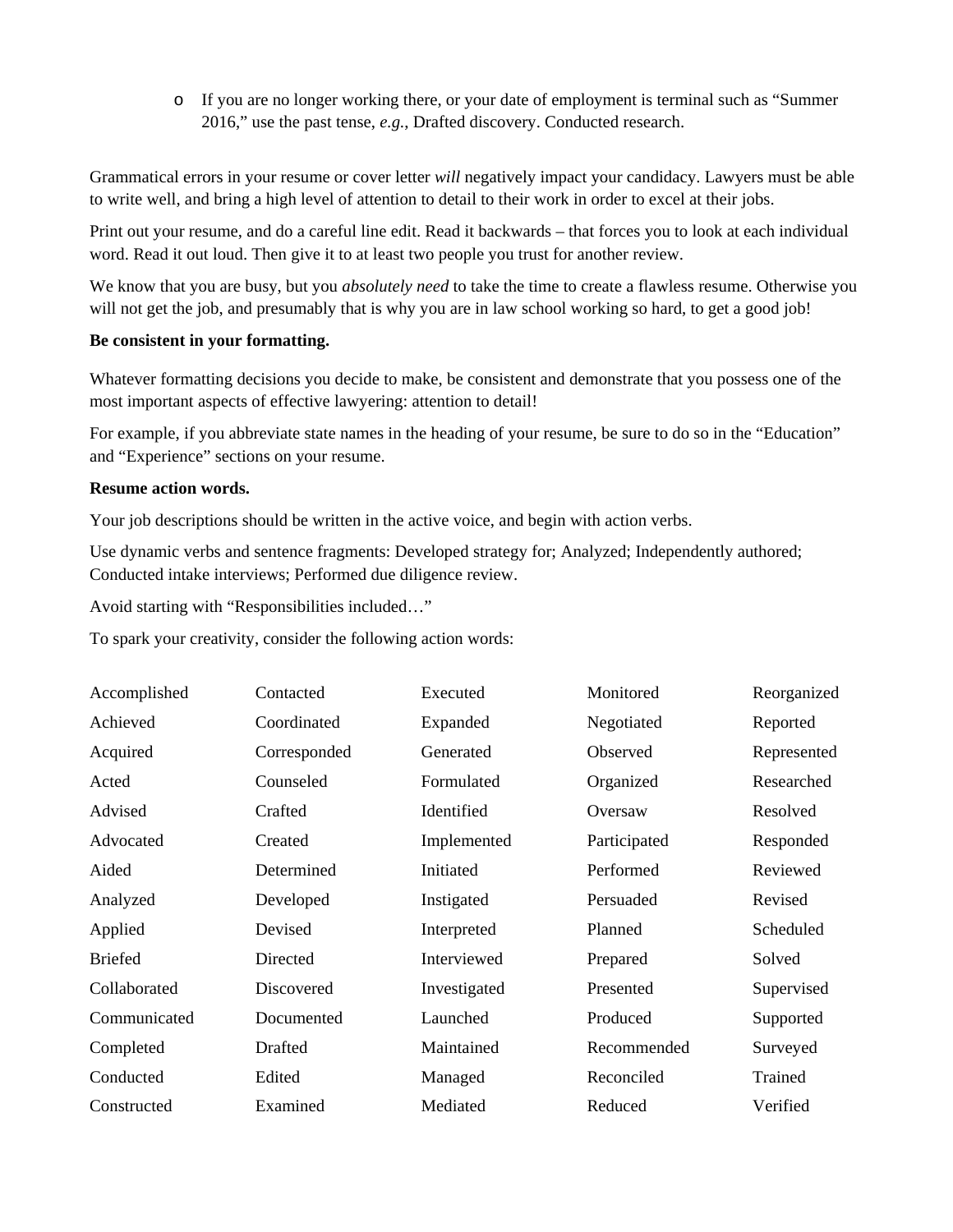## **Focus on what matters most to lawyers: core competencies.**

All legal employers are looking to hire students who possess the below core competencies.

## **26 LAWYERING EFFECTIVENESS FACTORS**

© Marjorie M. Shultz and Sheldon Zedeck

- 1. **Analysis and Reasoning**: Uses analytical skills, logic, and reasoning to approach problems and to formulate conclusions and advice.
- 2. **Creativity/Innovation**: Thinks "outside the box," develops innovative approaches and solutions.
- 3. **Problem Solving**: Effectively identifies problems and derives appropriate solutions.
- 4. **Practical Judgment**: Determines effective and realistic approaches to problems.
- 5. **Providing Advice & Counsel & Building Relationships with Clients**: Able to develop relationships with clients that address the clients' needs.
- 6. **Fact Finding**: Able to identify relevant facts and issues in case.
- 7. **Researching the Law**: Utilizes appropriate sources and strategies to identify issues and derive solutions.
- 8. **Speaking**: Orally communicates issues in an articulate manner consistent with issue and audience being addressed.
- 9. **Writing**: Writes clearly, efficiently and persuasively.
- 10. **Listening**: Accurately perceives what is being said both directly and subtly.
- 11. **Influencing & Advocating**: Persuades others of position and wins support.
- 12. **Questioning & Interviewing**: Obtains needed information from others to pursue issue/case.
- 13. **Negotiation Skills**: Resolves disputes to the satisfaction of all concerned.
- 14. **Strategic Planning**: Plans to address present and future issues and goals.
- 15. **Organizing and Managing (Own) Work**: Generates well-organized methods and work products.
- 16. **Organizing and Managing Others**: Organizes and manages others' work to accomplish goals.
- 17. **Evaluation, Development, and Mentoring**: Manages, trains and instructs others to realize their full potential.
- 18. **Developing Relationships within the Legal Profession**: Establish quality relationships with others to work toward goals.
- 19. **Networking and Business Development**: Develops productive business relationships.
- 20. **Community Involvement and Service**: Contributes legal skills to the community.
- 21. **Integrity & Honesty**: Has core values and beliefs; acts with integrity and honesty.
- 22. **Stress Management**: Effectively manages pressure or stress.
- 23. **Passion & Engagement**: Demonstrates interest in law for its own merits.
- 24. **Diligence**: Committed to and responsible in achieving goals and completing tasks.
- 25. **Self-Development**: Attends to and initiates self-development.
- 26. **Able to See the World Through the Eyes of Others**: Understands positions, views, objectives, and goals of others.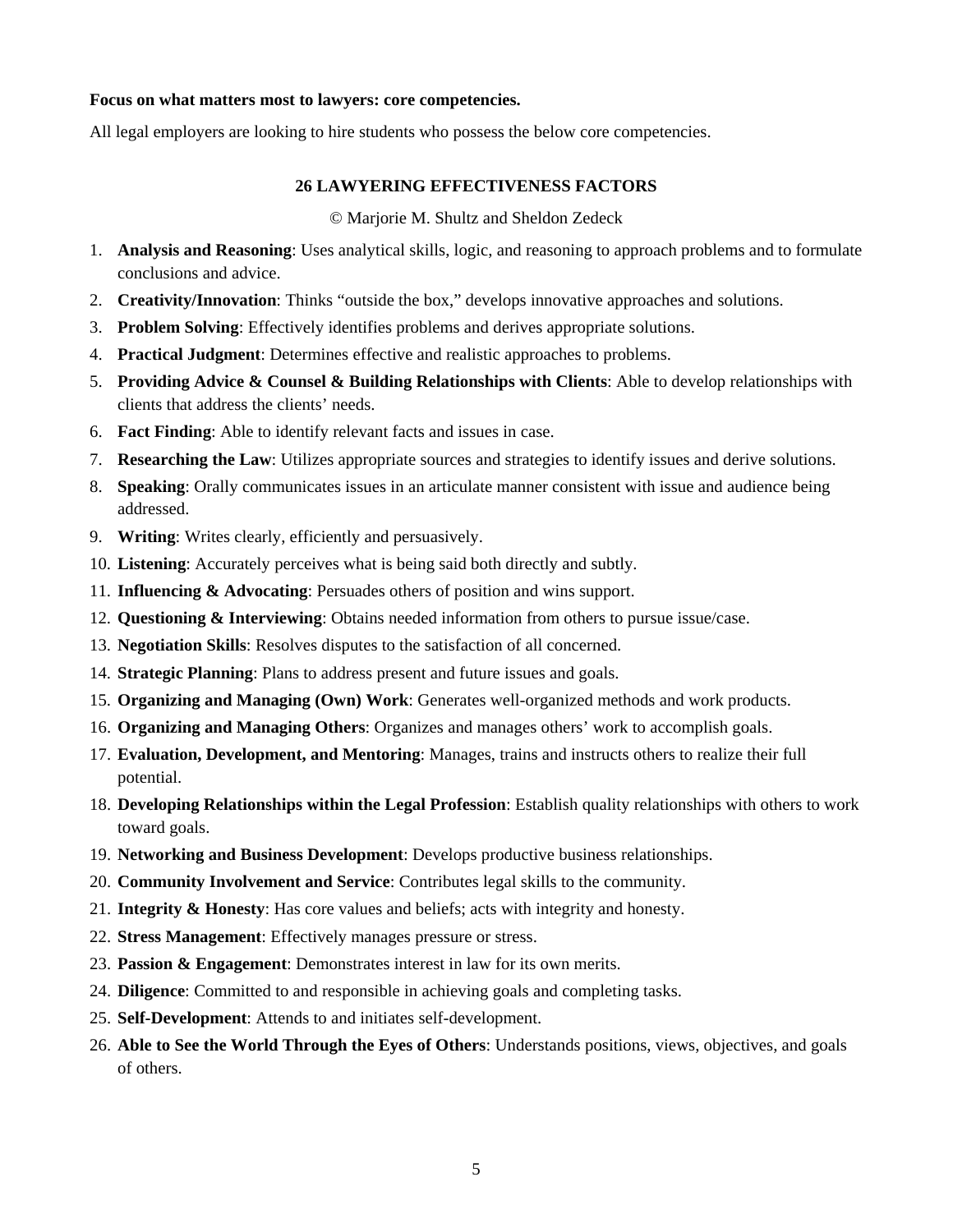# **Drafting Your Resume – Getting Started**

Keep these guidelines in mind:

## **Resume Heading**

Use your full, formal name, not a nickname. However, if you go by a name that is very different from your full name, you may include it on your resume. If you have a gender neutral name, add the prefix "Ms." or "Mr." to assist recruitment coordinators in properly addressing correspondence to you.

- o Your name should be centered. The font size for your name should not exceed 14 points; use **BOLD ALL CAPS**.
- o Include your cell phone number. Be sure that your voicemail contains a brief, professional message in which you clearly identify yourself.
- o Include your email address, preferably your University of Baltimore email address. If you use another account, be sure that your email address looks appropriate and professional.

You can use one, two, or even three lines for your address and contact information. Choose what looks best given how much space you have.

Example:

## **LILY NGUYEN**

1201 W. Mt Royal Ave., Apt. 303 · Baltimore, MD 21217 lnguyen@ubalt.edu · 443.236.3421

*Formatting Tip:* Go to the Insert tab, and select Symbols (all the way on the right), and then select More Symbols, subset: "Mathematical Operators." Select the small dot in the center of the row. As a mathematical symbol, it will not change in size even if you change font size of your text.

|                                                                                                    |                                                                                                                   |                            |                                                                      | Lily Nguyen Sample Resume 1Ldocx - Word                       |                                                                                                        |                          |                                                                | 2                                                                                               | $F - F$<br>$\times$              |
|----------------------------------------------------------------------------------------------------|-------------------------------------------------------------------------------------------------------------------|----------------------------|----------------------------------------------------------------------|---------------------------------------------------------------|--------------------------------------------------------------------------------------------------------|--------------------------|----------------------------------------------------------------|-------------------------------------------------------------------------------------------------|----------------------------------|
| <b>INSERT</b><br><b>HOME</b><br>Pictures Online Shapes<br><b>Pictures</b>                          | PAGE LAYOUT<br>DESIGN<br>SmartArt<br><b>I</b> Chart<br>a. Screenshot -                                            | Apps                       | <b>REFERENCES</b><br>(KYLEVE)<br>76<br>m<br>Links<br>Online<br>Video | MAILINGS<br>Comment                                           | VIEW<br><b>REVIEW</b><br>Header *<br>Footer *<br>Page Number -                                         | Text<br>Box <sup>+</sup> | $= -\mathbb{Z}$                                                | $\Omega$<br>Symbols                                                                             | Sign in                          |
|                                                                                                    | <b>Illustrations</b>                                                                                              |                            | Media                                                                | Comments                                                      | Header & Footer                                                                                        |                          | Text                                                           |                                                                                                 | ۸                                |
| ઝ<br>īã                                                                                            | $A - r$                                                                                                           |                            | <b>LILY NGUYEN</b>                                                   |                                                               |                                                                                                        |                          |                                                                | <b>Equation Symbol</b><br>Symbols                                                               |                                  |
| EDUCATIO Symbol                                                                                    |                                                                                                                   |                            |                                                                      | Inguven@ubalt.edu · 443.236.3421                              | 1201 W. Mt Royal Ave, Apt. 303   Baltimore, MD 21217                                                   |                          | Insert a Symbol<br>keyboard.                                   |                                                                                                 | Add symbols that are not on your |
| <b>UNIVERSITY</b><br>Candidate for<br>Activities:                                                  | Special Characters<br>Symbols<br>Eont: (normal text)                                                              |                            |                                                                      |                                                               | Subset: Mathematical Operators                                                                         |                          |                                                                | Choose from a variety of options<br>including mathematical, currency,<br>and copyright symbols. |                                  |
| <b>UNIVERSITY</b><br><b>B.A.</b> in Political<br>G.P.A.: 3.54<br>Honors:<br>Thesis:<br>Activities: | $\frac{3}{2}$ $\frac{7}{8}$ +<br>۵<br>T<br>٠<br>$\alpha$<br>∎∣о<br>Becently used symbols:<br>$\epsilon$<br>$\Box$ | 1<br>$\longleftrightarrow$ | д<br>t l<br>Δ<br>Ö<br>$@$ TM                                         | ∸<br>ᅭ<br>÷<br>$\Box$<br>ö.<br>٠<br>$\pm$<br>≤<br>≥<br>$\neq$ | $\infty$<br>ç<br>8<br>KX<br>$\odot$<br>$\bullet$<br>٠<br>ß<br>$\infty$ $\mu$ $\alpha$<br>$\times$<br>÷ |                          | π<br>F<br>÷.<br>я<br>٠<br>$\pi  \Omega  \sum  \Theta  \otimes$ |                                                                                                 |                                  |
| Study Abroad:<br><b>LEGAL EXP</b>                                                                  | Unicode name:<br><b>Bullet Operator</b><br>AutoCorrect                                                            | Shortcut Key               |                                                                      | Shortcut key: 2219. Alt . X                                   | Character code: 2219                                                                                   |                          | from: Unicode (hex)                                            | ۰                                                                                               |                                  |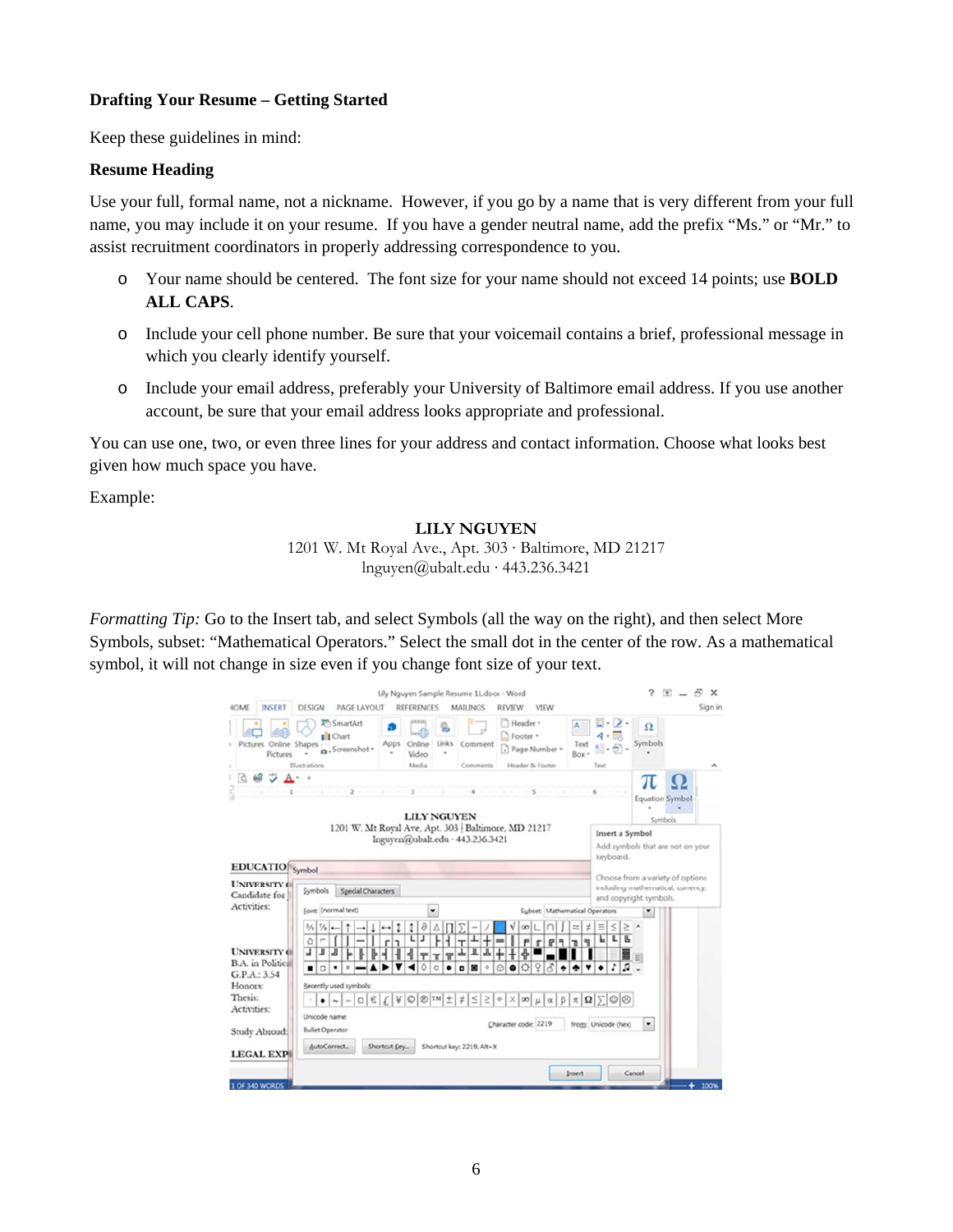Your resume should have three to five sections depending upon your experience and space considerations, e.g. **EDUCATION**, **LEGAL EXPERIENCE** and **PROFESSIONAL EXPERIENCE** (if you had a career prior to law school) or just **EXPERIENCE**, **ADDITIONAL INFORMATION**, and possibly **COMMUNITY SERVICE**.

These section headings are in **BOLD ALL CAPS.** 

*Formatting Tips:* 

**Bottom Borders:** To make your resume look great, include a "bottom border" (a thin line that runs from margin to margin), under your section headings.

First, highlight the section name, then click on the border icon, under the paragraph icon, see below, and select "bottom border":



**Section Heading Spacing:** To provide just the right space between your section title, and your first entry, highlight the heading, open the Paragraph dialogue box, and select, 6 point after under "Spacing."

| w.                                                                                                                                                                                      | Document1 - Word                                                                                                                                                                                                                                                                                                                                                                                                                                                                                                                                                                                                                                                                                                                                                                                                                                                    | $7 E - 5 X$                                            |
|-----------------------------------------------------------------------------------------------------------------------------------------------------------------------------------------|---------------------------------------------------------------------------------------------------------------------------------------------------------------------------------------------------------------------------------------------------------------------------------------------------------------------------------------------------------------------------------------------------------------------------------------------------------------------------------------------------------------------------------------------------------------------------------------------------------------------------------------------------------------------------------------------------------------------------------------------------------------------------------------------------------------------------------------------------------------------|--------------------------------------------------------|
| HOME<br>INSERT<br>DESIGN<br>FILE                                                                                                                                                        | PAGE LA Paragraph<br>$\mathbf x$                                                                                                                                                                                                                                                                                                                                                                                                                                                                                                                                                                                                                                                                                                                                                                                                                                    | Sign in                                                |
| Garamond - 11 - A A Aa - A<br>Paste<br>$I \cup \text{else } x, x' \land \text{·y - A}$                                                                                                  | Indents and Spacing<br>Line and Page Breaks                                                                                                                                                                                                                                                                                                                                                                                                                                                                                                                                                                                                                                                                                                                                                                                                                         | the Find +<br><b>Replace</b>                           |
| Clipboard r.<br>Font<br>$\Box$ 5 - 0 $\Box$ $\mathcal{Q}$ $\mathcal{Q}$ $\mathcal{Q}$ $\mathcal{Y}$ $\Delta$ - $\mathcal{Y}$<br>And the second complete the property of the second<br>L | General<br>Alignment<br>Left<br>۰<br>v.<br>Collapsed by default<br>Qutline level:<br><b>Body Text</b>                                                                                                                                                                                                                                                                                                                                                                                                                                                                                                                                                                                                                                                                                                                                                               | Select *<br>Editing<br>$\hat{\phantom{a}}$<br>$.7 - .$ |
|                                                                                                                                                                                         | Indentation<br>٥<br>Left<br>Special:<br>By:                                                                                                                                                                                                                                                                                                                                                                                                                                                                                                                                                                                                                                                                                                                                                                                                                         |                                                        |
| 1201W                                                                                                                                                                                   | ÷<br>÷<br>o.<br>۰<br><b>Bight:</b><br>(none)<br>Mirror indents                                                                                                                                                                                                                                                                                                                                                                                                                                                                                                                                                                                                                                                                                                                                                                                                      |                                                        |
| <b>EDUCATION</b>                                                                                                                                                                        | Spacing                                                                                                                                                                                                                                                                                                                                                                                                                                                                                                                                                                                                                                                                                                                                                                                                                                                             |                                                        |
|                                                                                                                                                                                         | ÷<br>0pt<br>Before:<br>Lige spacing:<br>At<br>÷<br>÷<br>After:<br>6 pt<br>Single<br>۰                                                                                                                                                                                                                                                                                                                                                                                                                                                                                                                                                                                                                                                                                                                                                                               |                                                        |
|                                                                                                                                                                                         | Don't add spage between paragraphs of the same style                                                                                                                                                                                                                                                                                                                                                                                                                                                                                                                                                                                                                                                                                                                                                                                                                |                                                        |
|                                                                                                                                                                                         | Preview                                                                                                                                                                                                                                                                                                                                                                                                                                                                                                                                                                                                                                                                                                                                                                                                                                                             |                                                        |
|                                                                                                                                                                                         | Haroline, Faring hash National Parrising lash Previous Faring lash Promises Paragraph & prime Parring Publisher<br>Partial task thereing the rights of the ring fact the roman furnational President President<br>EDUCATION<br>Following Faringt suit Policiality Faringt suit Policiality Faring suit-Additionity Faring suit Policiality Faringt suit-Following<br>the springs in decoder the age and children's the same sub-full costs and such indicates the same of children's principle in<br>Policing Paragraph Policing Paragraph Policing Paragraph Policing Paragraph Policing Paragraph Policing<br>Backgroups Pollowing, Far suprasti Policining Transpready Pollowing Partial and Pollowing Partial Indianalis Participate<br>Following Hartsgrouth Editioning Fax say such Editioning Partial Indians and analysis Following Facilitating Editioning |                                                        |
|                                                                                                                                                                                         | Set As Default<br>Tabs<br>OK-<br>Cancel                                                                                                                                                                                                                                                                                                                                                                                                                                                                                                                                                                                                                                                                                                                                                                                                                             |                                                        |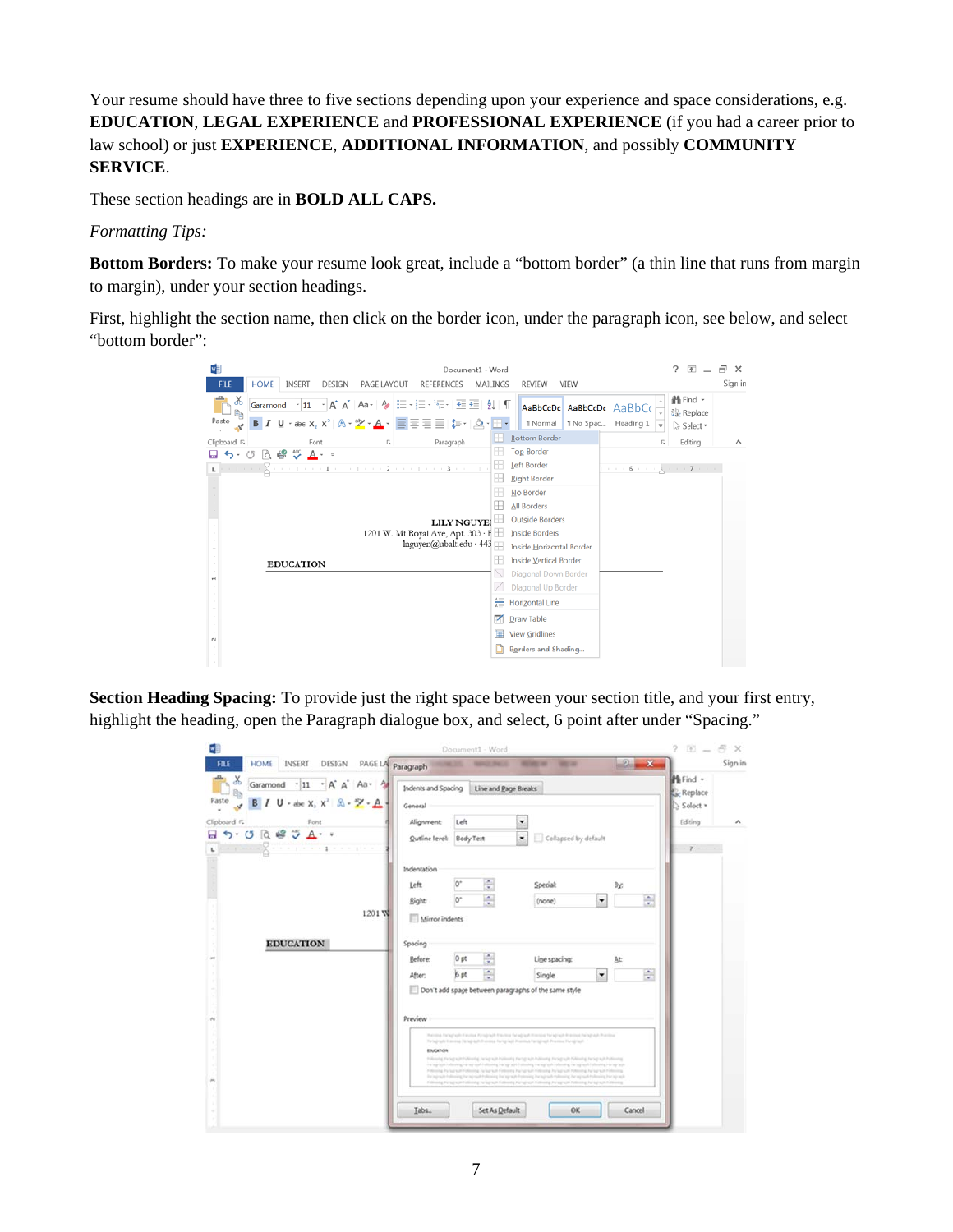# **The Education Section**

As you are currently attending law school, the education section comes first. (Once you graduate, the education section will move to the bottom of the resume.) If you attended a community college, even if you received a degree, you may choose to list only your bachelor's degree from a four-year college.

The name of the schools are **BOLD SMALL CAPS**, followed by the location, city and state. Education is listed in *reverse chronological order*: first, law school, then college.

## *Formatting Tip:*

**Names of Schools:** First, highlight the name **typed in plain font** (not ALL CAPS), then open the Font dialogue box, and choose 'Bold' as the 'Font style' and check the 'Small Caps' box:



The second line in your entry should describe your degree and the date that it was or will be received, as well as any Latin honors such as *cum laude*, which should be in italics, and not capitalized. (As a general rule, you do not have to provide information about undergraduate minors or coursework.)

Example:

# **EDUCATION**

**UNIVERSITY OF BALTIMORE SCHOOL OF LAW**, Baltimore, MD Candidate for J.D., May 2018

**UNIVERSITY OF MARYLAND, BALTIMORE COUNTY**, Baltimore, MD B.A. in Political Science, *cum laude*, May 2015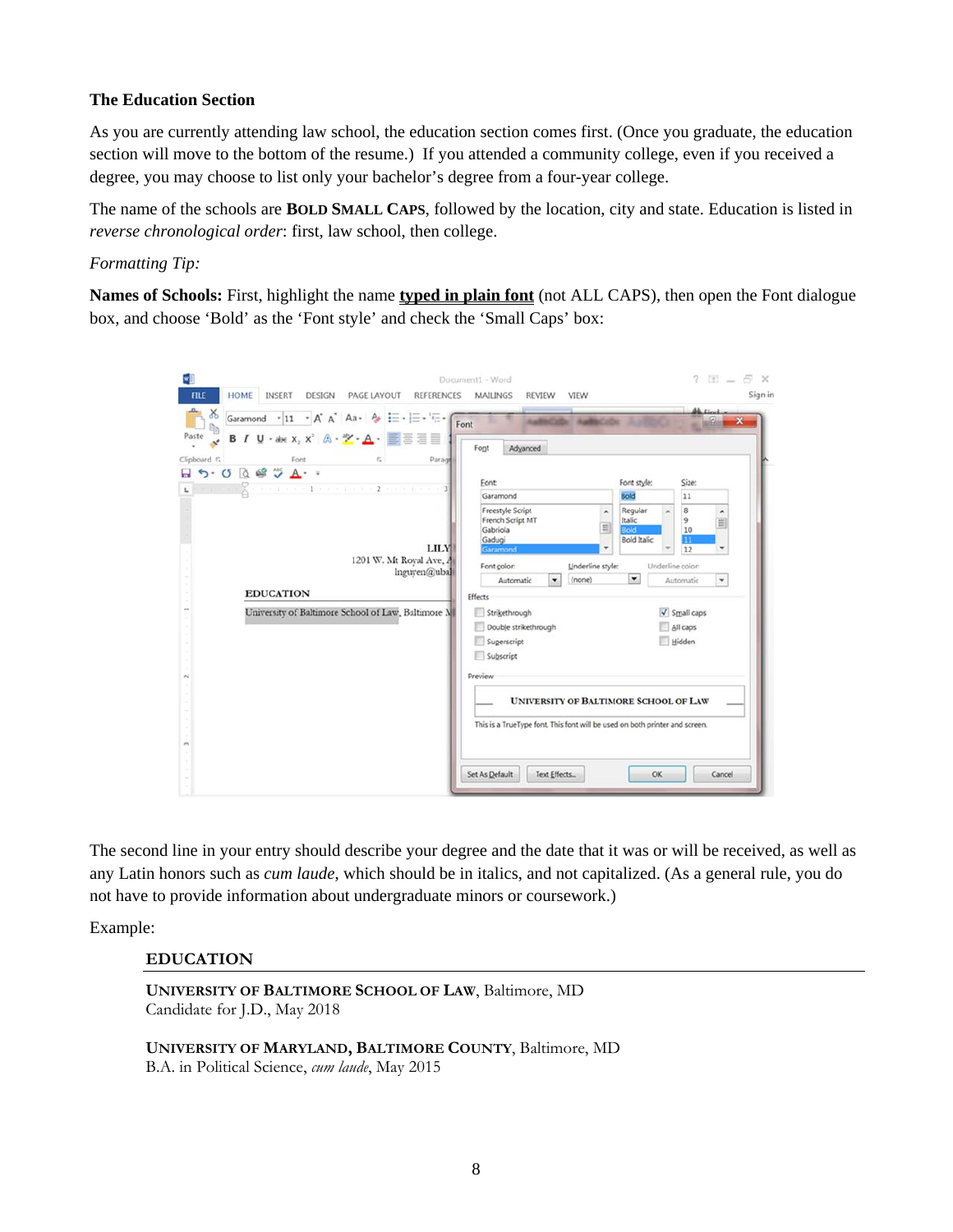Nothing on your resume should date back to before college. (You can add that you are an alumnus/a of particular high school in the "Additional Information" section if you wish to establish ties to particular location that is not otherwise clear, or if the affiliation may prove helpful with networking.)

# **Grades and Class Rank**

As a general rule, you should provide it. If you leave it off, employers' assumptions may be worse than reality. If you are applying to an employer unfamiliar with the law school's grading policies, then you may want to provide class rank as well, e.g., Top 33%, as the curve here is significantly lower than the curve used by many Washington, D.C. area schools.

Many legal employers will ask for a copy of your transcript before they extend an offer. If your G.P.A. does not positively reflect your abilities, you may want to omit it. In this situation, you would hope to make a positive impression on the employer before they ask for your grades. Obviously, if you include class rank or G.P.A. on your resume, it must be accurate.

- o *You cannot round your G.P.A. in a way that improves it.* A G.P.A. of 3.19 is not a 3.2.
- o Class rank is determined by the Registrar's Office each summer. Your rank from last year becomes invalid immediately upon publication of the new class rank. You may use only class rank and G.P.A. from the most recent information available for the current year. Just like G.P.A., *you cannot round your class rank in a way that improves it*. For example, a class rank of Top 10.6 % is not Top 10%, it is Top 11%.

Example:

For a student with a G.P.A. of 3.398 and class rank of 34/180, which is top 18.8%:

## **UNIVERSITY OF BALTIMORE SCHOOL OF LAW**, Baltimore, MD Candidate for J.D., May 2018 G.P.A.: 3.39; Class Rank: Top 19%

# **Honors – Law School**

Even if you have only one entry under that category name, you should use the plural "Honors." Honors should be placed in order of priority, starting with the most recognized or prestigious. Membership on a journal always leads, followed by Moot Court.

Law school activities that are considered "Honors": Journal Membership; Moot Court Teams & Moot Court Board; Honor Board; Law Scholar; Highest Grade Awards; Phi Delta Phi, and Royal Graham Shannonhouse III Honor Society.

Law school activities that are considered "Activities": Teaching Assistant, Peer Mentor Program, student affinity and interest groups, and pro bono work.

# **Honors – Undergraduate**

Employers will be most interested in your law school activities as they point to your legal strengths and areas of professional interest. Your undergraduate achievements and activities will become less important as you become more active in law school and gain more experience. Even if you are a recent graduate, please limit this section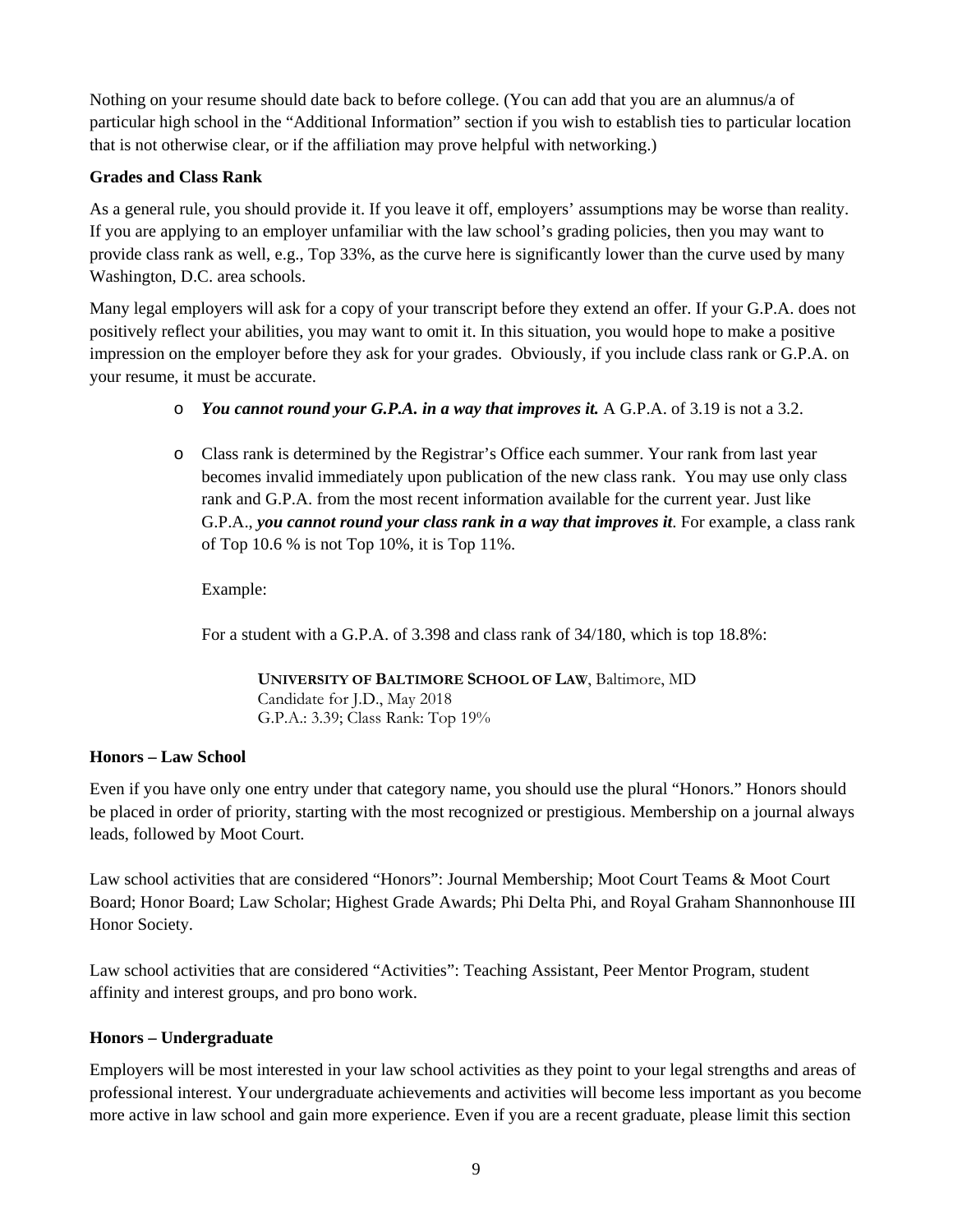to *significant* scholastic, leadership, athletic activities, and service awards. (If you have a strong G.P.A., there is no need to take up room with Dean's List and other scholastic honors (such as honors societies in your majors)).

## **Publications**

# *Undergraduate Thesis*

If you completed a thesis, you should add it to your resume under your college as "Thesis" and provide the full name, in italics. Always keep your thesis on your resume, as it demonstrates strong research and writing skills and is a great discussion topic for interviews.

Example:

Thesis: *The Idea of Liberty in David Hume's Moral Philosophy* 

# *Comments or Case Developments*

If your comment or case development is selected for publication, then you should add a new entry after "Honors" called "Publications" and provide the name of the publication, and its citation.

Example:

Publications: *Rivera v. State*, 46 U. Balt. L.F. 146 (2017)

# *Other publications*

"Additional Information" is a good place for all other publications that you wish to include. Published scientific research articles may be important if you have an advanced technical degree and are applying to patent law positions. You can create a separate section for them on your resume.

## **Activities**

List first the activity that is of greatest interest to the employer, e.g., Family Law Society if applying to a family law firm. Thereafter, activities should be listed in order of the importance of your role (i.e., if you have a leadership position), or the length and degree of your involvement. As a general rule, you do not have to include dates. Membership on athletic teams, including club teams, should be highlighted, as legal employers value this experience highly. Other relevant activities include memberships in student organizations, volunteer work/community service, and serving as a teaching or research assistant.

As a law student, you should join and be active in local bar associations, and add your memberships to your resume as activities.

# *Community Service/Volunteer Work*

If you have a substantial amount of community service experience, and you are interested in a public interest career, then you should consider adding a separate section called "Community Service" to describe your volunteer work just like work experiences. Alternatively, if you wish to highlight certain accomplishments and provide a level of detail but don't have room for a separate section, you can add your experience to "Additional Information."

# *Study Abroad*

You can include a study abroad experience as a one-line entry "Study Abroad" (following "Honors" or "Activities") under the appropriate school.

If you are interested in international law, or are applying to position that requires international experience, you can add your study abroad under education as a separate entry, just as you would for an advanced degree.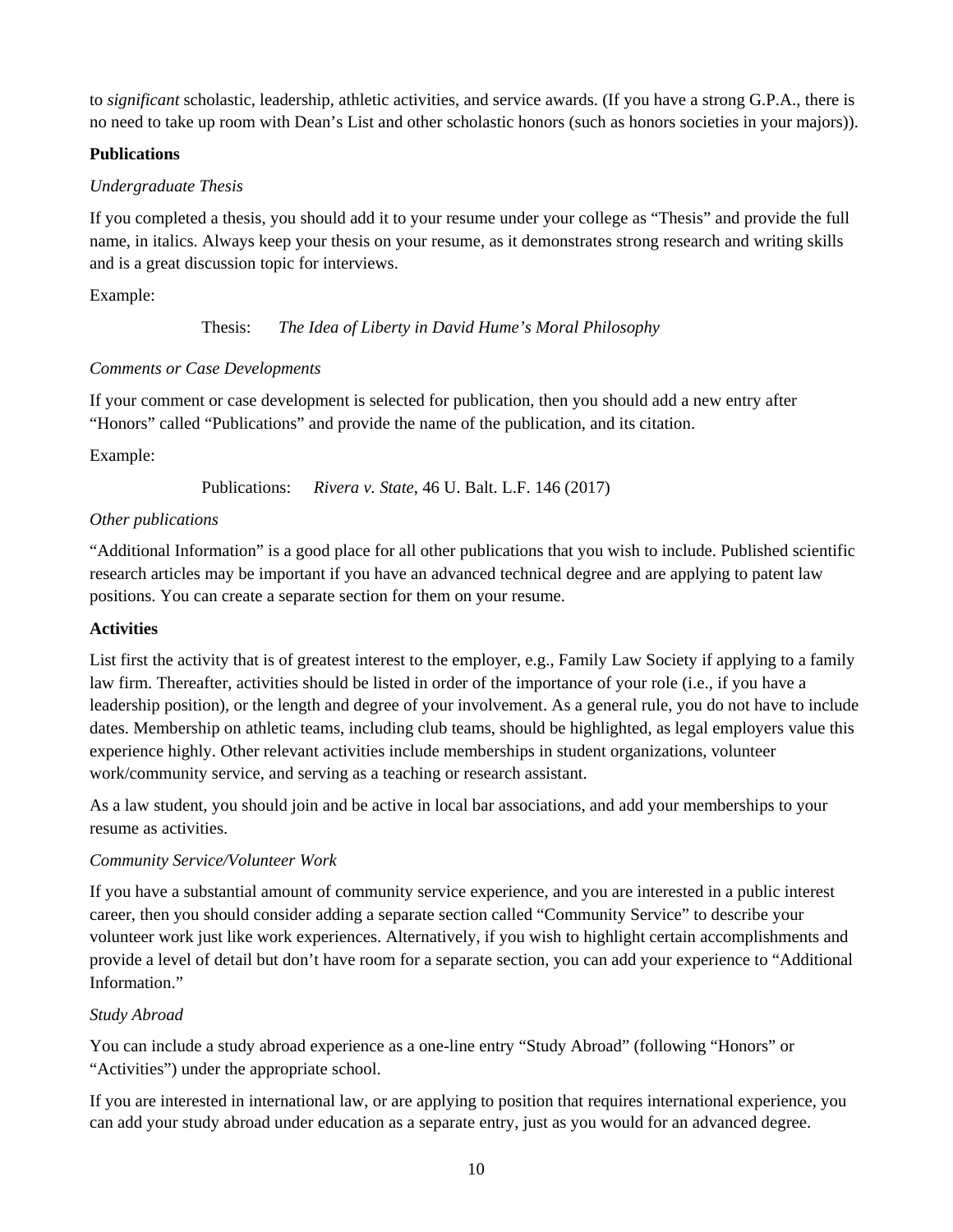## *Formatting Tips:*

As a general rule, honors, publications, activities, and study abroad are listed on the resume under the relevant educational institution.

Allocate one line for each entry, and align using the "Tab" key.

**Inserting tabs:** Insert a tab by *double clicking on the top ruler* where you would like the tab to be placed.

| <b>FILE</b><br><b>INSERT</b><br>DESIGN<br><b>HOME</b>                                                                                                                                                  | PAGE LAYOUT<br><b>REFERENCES</b>                   | Document1 - Word<br>MAILINGS | VIEW<br><b>REVIEW</b>                                       |                                                             | ?                                  |
|--------------------------------------------------------------------------------------------------------------------------------------------------------------------------------------------------------|----------------------------------------------------|------------------------------|-------------------------------------------------------------|-------------------------------------------------------------|------------------------------------|
| $\alpha$<br>Garamond ・11 ・A A Aa - タ 三・三・三・ 三 里 2 「<br>Paste<br>B $I \cup \neg \text{else } X_2 \times \neg \Delta \cdot \Box \equiv \equiv \equiv \equiv \text{[} \equiv \neg \Delta \cdot \Box \neg$ |                                                    |                              | 1 Normal                                                    | AaBbCcDc AaBbCcDc AaBbCc<br>1 No Spac Heading 1<br>$\omega$ | 船 Find →<br>ab Replace<br>Select - |
| Clipboard F.<br>Font<br>$5.0009 \times A.$<br>ы                                                                                                                                                        | Tabs                                               |                              | $\mathcal{D}$<br>$\mathbf{x}$                               | Styles                                                      | Editing<br>$\Gamma_{\mathbf{z}}^*$ |
| instants and $\mathbb{X}$ is the property of the contract<br>L<br>120                                                                                                                                  | Tab stop position:<br>0.75 <sup>o</sup><br>$0.75+$ | ×                            | Default tab stops:<br>÷<br>0.5"<br>Tab stops to be cleared: | . 6 X 7                                                     |                                    |
| <b>EDUCATION</b>                                                                                                                                                                                       | Alignment<br>O Left<br><b>Q</b> Decimal            | Center<br><b>Bar</b>         | <b>Bight</b>                                                |                                                             |                                    |
| <b>UNIVERSITY OF BALTIMORE</b><br>Candidate for J.D., May 2018<br>Activities: University of Balt<br>Asian Pacific<br>$\sim$                                                                            | Leader<br>$01$ None<br>$04-$<br>Set                | $@2-$<br>Clear               | $3$<br>Clear All                                            |                                                             |                                    |
|                                                                                                                                                                                                        |                                                    | OK                           | Cancel                                                      |                                                             |                                    |

Education Section Example:

## **EDUCATION**

|               | <b>UNIVERSITY OF BALTIMORE SCHOOL OF LAW, Baltimore, MD</b>                |
|---------------|----------------------------------------------------------------------------|
|               | Candidate for J.D., May 2018                                               |
|               | G.P.A.: 3.31; Class Rank: Top 33%, as of July 2017                         |
| Honors:       | University of Baltimore Law Forum - Articles Editor                        |
|               | Law Scholar, ILS/Civil Procedure                                           |
|               | Royal Graham Shannonhouse III Honor Society - Distinguished Scholar        |
|               | Phi Delta Phi                                                              |
| Publications: | Rivera v. State, 46 U. Balt. L.F. 146 (2017)                               |
| Activities:   | Family Law Society - President                                             |
|               | University of Baltimore Students for Public Interest (UBSPI)               |
|               | Center for Children, Family and the Courts, Truancy Court Program - Mentor |
|               | Baltimore County Bar Association - Student Member                          |
|               |                                                                            |

## **UNIVERSITY OF MARYLAND, BALTIMORE COUNTY**, Baltimore, MD

|              | B.A. in Political Science, cum laude, May 2015       |
|--------------|------------------------------------------------------|
| G.P.A.: 3.54 |                                                      |
| Thesis:      | The Idea of Liberty in David Hume's Moral Philosophy |
| Activities:  | Varsity Women's Soccer – Captain                     |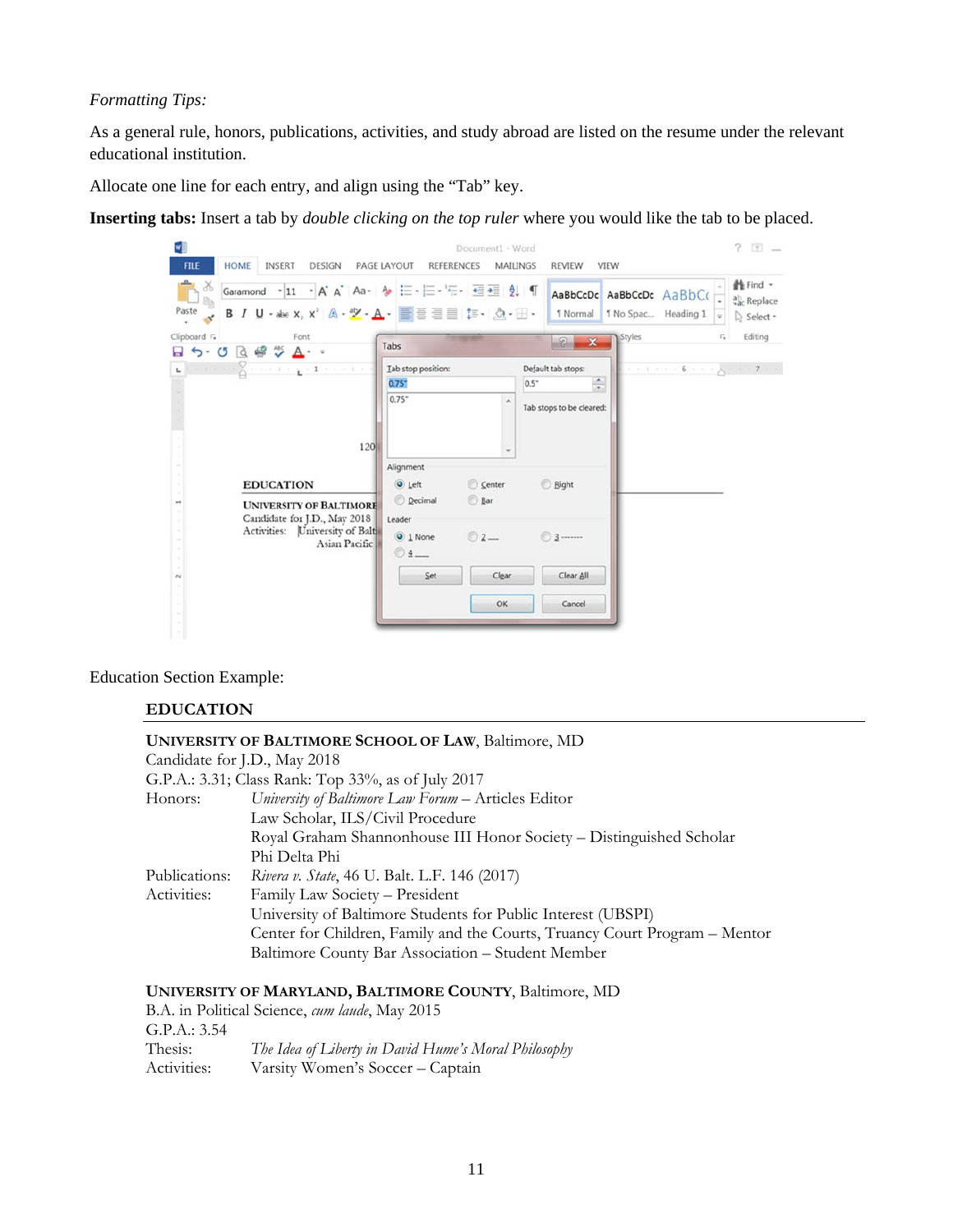# **The Experience Section**

# *Non-Legal Experience*

Do not automatically assume that non-legal experience is not of interest to legal employers. Review the *26 Lawyering Effectiveness Factors* for a summary of transferrable skills. Consider which of the effectiveness factors you developed in that role, and highlight them. If you are a first-year law student without significant work experience but you had a highly demanding college extracurricular activity that can demonstrate transferrable skills, such as serving as a resident advisor, a newspaper editor, or a student government leader, then add it as experience.

If the employer is not easily identifiable, include a reference to the organization that describes it, such as "Managed budget for a non-profit organization supporting child and maternal health."

As you gain legal experience, you will begin removing non-legal experience from your resume. If you had a prior professional career that has direct relevance to your future legal career, then you should keep it on your resume as "Additional Experience." If the experience is not relevant to your legal career, but you need to account for time between college and law school or wish to demonstrate that you worked your way through college, add a sentence in the "Additional Information" section providing a brief synopsis of your experience, *e.g.*, "Worked for two years as a child care specialist prior to law school." or "Financed college expenses by working 30 hours per week as a bartender while maintaining a full academic schedule."

# *Legal Experience*

Even as a law student, you want to describe your experience the same way lawyers do, and with the same language. The more you sound like a lawyer, the more confidence the reader will have in your experience. For example, lawyers always *draft* documents, they do not *write* them.

- Conducted legal research on a wide range of matters including . . . *(lawyers generally refer to cases as "matters")*
- Researched and drafted memoranda *(not memorandums)*
- Researched and drafted dispositive motions *(dispositive motions dismiss the case if they are granted failure to state a claim, summary judgment)*
- Researched and drafted discovery motions *(such as a motion to compel discovery)*
- Drafted pleadings *(pleadings are complaints, answers, etc.)*
- Drafted and reviewed contracts
- Interviewed clients
- Observed proceedings

Your descriptions of your major projects need to be detailed: you should identify what type of case it was, what issues it presented, and what type of work product you produced. For example: "Researched and drafted a memorandum on the standard for establishing personal jurisdiction over an international bus manufacturer in a strict liability class action involving an accident allegedly caused by one of its buses."

However, you should *never* reveal the name of any client or any information that would constitute confidential attorney-client work product. Always comply with your employer's wishes regarding confidentiality, which in some cases may be more extensive than attorney-client privilege. Ask your supervisor to review your description if you have any concerns or questions.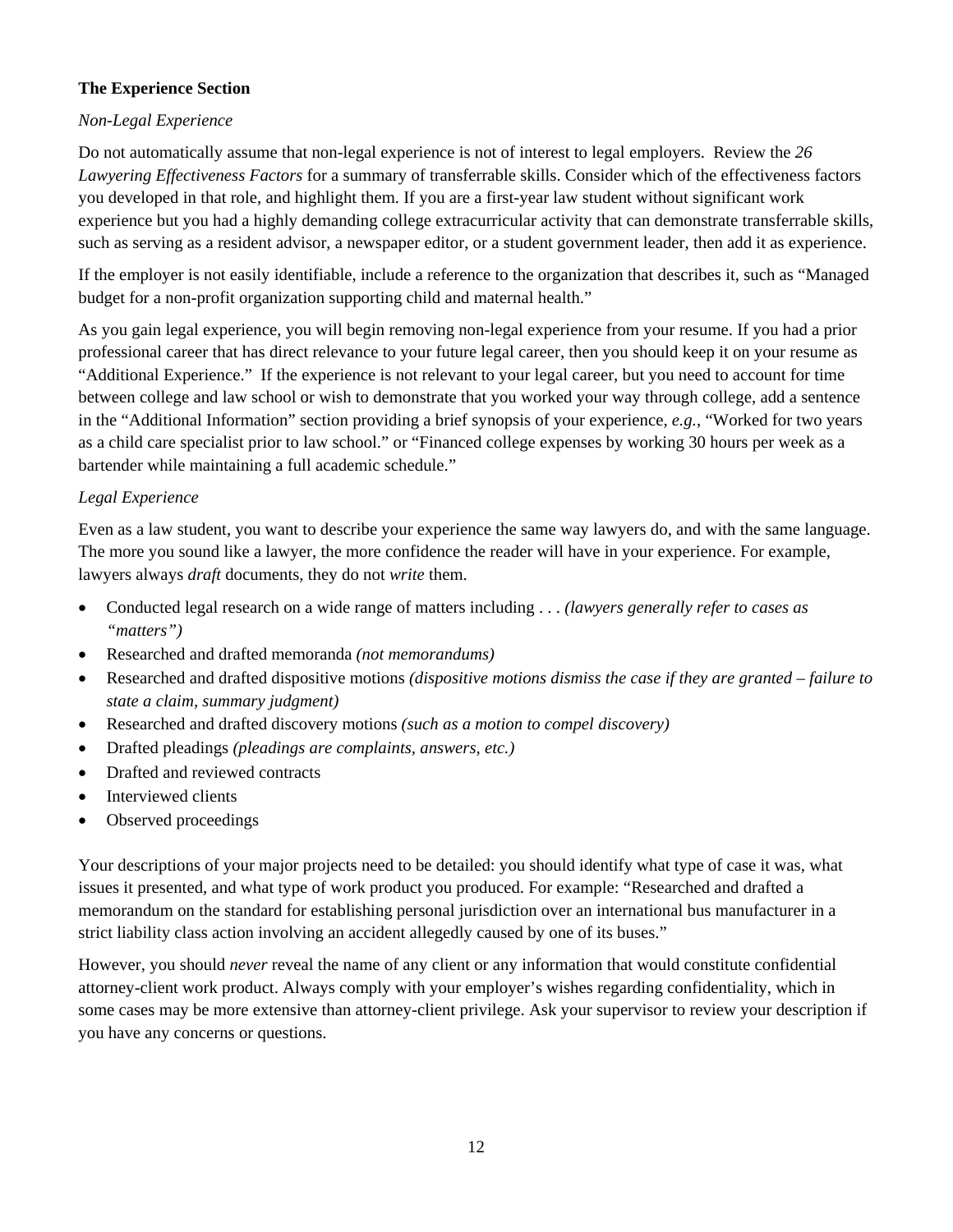Clinics should be added as work experience, just like a job or internship.

Example:

# **BRONFEIN FAMILY LAW CLINIC**, Baltimore, MD

**Rule 16 Student Attorney**, August 2017 – Present

Represent low-income clients in child custody, domestic violence, and divorce disputes. Interview clients, conduct extensive fact investigation, and develop case theories and strategies. Draft and file pleadings and correspondence. Prepare and present arguments at protective order hearings and appeals.

Research assistant positions should be added as work experience as well. (If you are short on space, and the experience is unrelated to your area of interest, then add a research assistant position as an activity.)

Example:

## **PROF. NANCY MODESITT, UNIVERSITY OF BALTIMORE SCHOOL OF LAW**, Baltimore, MD **Research Assistant**, Summer 2016

Researched and summarized case law regarding the causation standard for various torts in each of the fifty states as part of a larger project scrutinizing employee whistleblower rulings.

# *Formatting tips:*

Like education, your experience should be listed in *reverse chronological order*, the most recent experience comes first. The name of the employers are in **BOLD SMALL CAPS**, followed by the location, city and state. First, *highlight the employer name*, *then open the Font dialogue box*, and select 'Bold' as the 'Font style' and check the 'Small Caps' box.

The second line provides your job title in *Bold Italics*, below the employer name, (not above the employer, as in business resumes) and should be followed directly by your dates of employment (months and years) in plain font, (not right justified, as in business resumes).

# **Distinguish currently held positions from past positions.**

If you currently hold the position, then your dates of employment should read your start date to the "Present," e.g., *September 2017 – Present*. In addition, your job description should be written in the present tense instead of the past tense, e.g., *draft* not drafted, *research* not researched.

If you have accepted a summer associate position, internship, or judicial clerkship, and the job has not yet begun, put it first with title and date (e.g., Spring 2017), but without a description.

# **Tailor your resume to the job. Create separate sections to highlight specialized knowledge.**

An employer should not have to hunt through your resume to discern your interests and find your relevant experience. There are a number of strategies you can employ to make it easier for your reader.

- Create a separate section to highlight your specialized experience, e.g., "Family Law Experience," and have another section titled "Additional Experience" or "Litigation Experience" as appropriate for your other experience. It makes a strong first impression, and brings your most relevant experience to the center of your resume where the eye naturally falls.
- $\bullet$  Do not include all your experience on your resume. A third-year law student may have  $6 9$  different lawrelated experiences. More is not necessarily better – what counts is *relevant experience*. If you have unrelated experience clogging up your resume, then leave it off and create more space to go into detail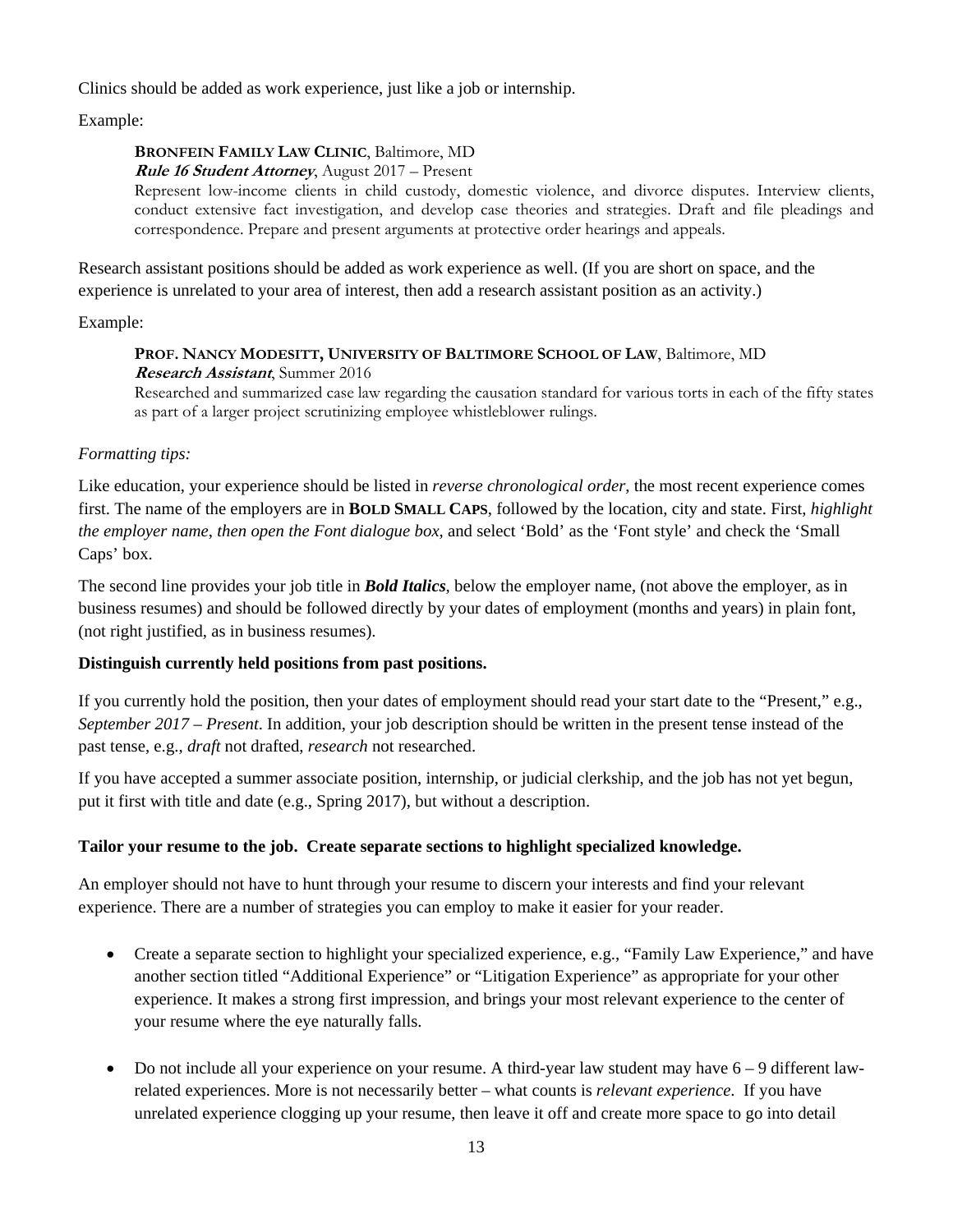about the work that interests both you and your future employer. (You can also add unrelated experience to the "Additional Information" section, e.g., "Interned for the Maryland Office of the Public Defender in the Summer of 2015.")

- Rewrite and restructure your job descriptions to place your most relevant experience at the start of the paragraph, and go into greater detail, as applicable to the job you want. For example, if you are applying to an environmental enforcement agency, and you happened to work on an environmental case as a summer associate, that should be the first thing mentioned in your summer associate job description, and it should be described in detail.
- If you are interested in two or three types of positions, you should have two or three different resumes. For example, your public interest resume may have a community service section, while your family law resume has a "Family Law Experience" section that takes up the majority of your experience section, with your community service summarized in "Additional Information."

## **Fully justify your experience sections.**

Block text is often easier to read, and creates cleaner lines to the resume.

## *Formatting Tip:*

**Fully Justifying Paragraphs:** Highlight the text, open the Paragraph dialogue box, and select "Justified" as the alignment, or highlight the text and click on the fully justified icon, highlighted below, in the paragraph section of the header.

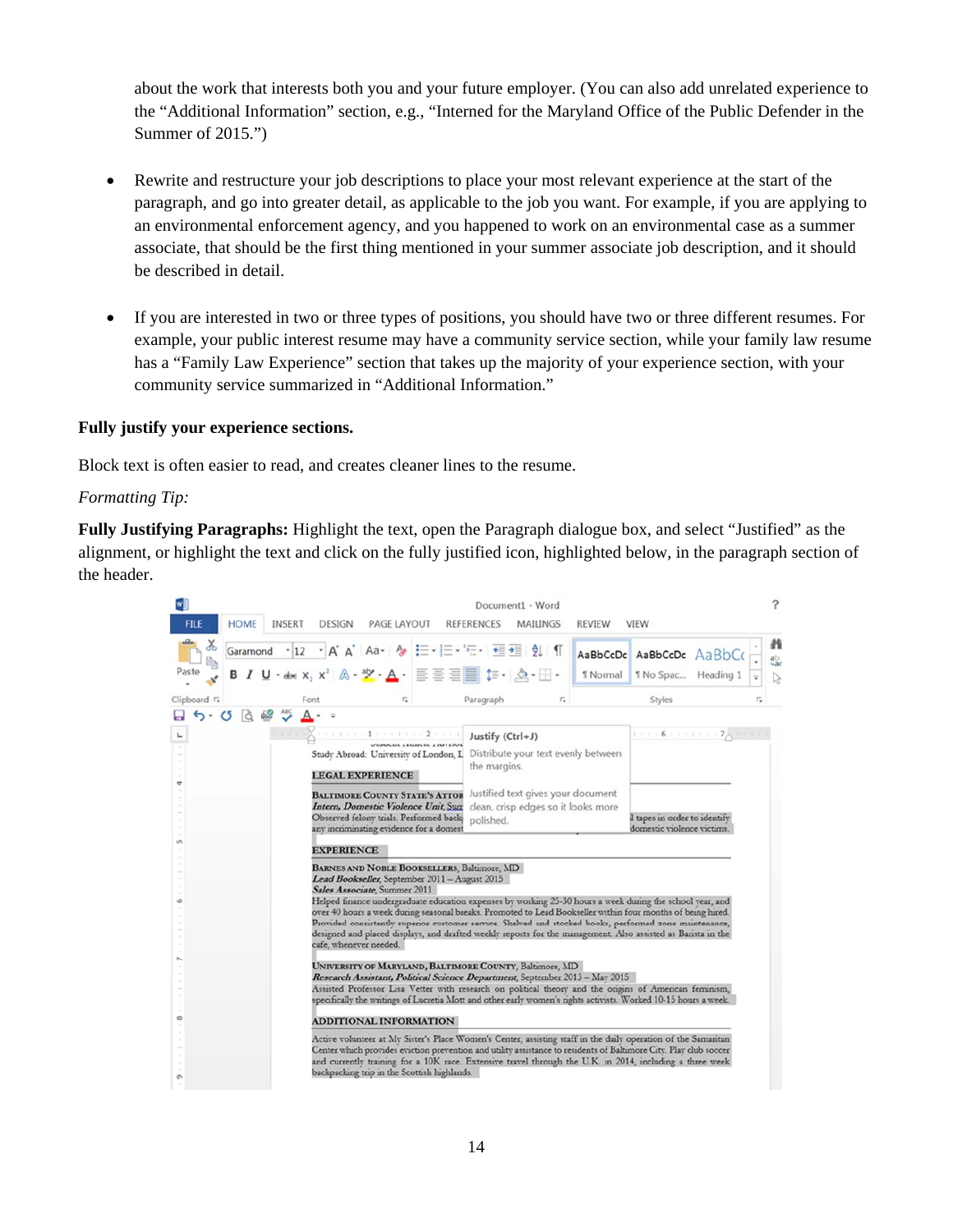# **LEGAL EXPERIENCE**

## **HON. JULIE L. GLASS, BALTIMORE COUNTY CIRCUIT COURT**, Towson, MD **Judicial Law Clerk**, 2018 – 2019 Term

# **BRONFEIN FAMILY LAW CLINIC**, Baltimore, MD

## **Rule 16 Student Attorney**, August 2017 – Present

Represent low-income clients in child custody, domestic violence, and divorce disputes. Interview clients, conduct extensive fact investigation, and develop case theories and strategies. Draft pleadings and correspondence. Prepare and present arguments at protective order hearings and appeals.

## **ADELBERG, RUDOW, DORF & HENDLER, LLC**, Baltimore, MD

## **Law Clerk**, **Family Law Practice Group***,* Summer 2017

Conducted legal research related to divorce, equitable distribution of marital property, child support, and custody. Organized and prepared clients' financial statements. Drafted and edited pleadings, including complaints, motions, and discovery requests.

## **MAGISTRATE HOPE TIPTON, BALTIMORE CITY CIRCUIT COURT**, Baltimore, MD

## **Judicial Intern**, Fall 2016

Created case notes for scheduling conferences and Magistrate's hearings. Assisted in the drafting of recommendations and order. Compiled and organized pending cases for absolute divorce and modification of child custody.

*Example (a 3D highlighting specialized experience):* 

# **IMMIGRATION LAW EXPERIENCE**

## **U.S. DEPARTMENT OF JUSTICE, EXECUTIVE OFFICE OF IMMIGRATION REVIEW**, Baltimore, MD **Law Clerk**, **Baltimore Immigration Court**, Fall 2018

Researched and drafted decisions on questions of removability and requests for relief for asylum, withholding of removal, protection under Article 3 of the Convention Against Torture, and cancellation of removal.

# **U.S. DEPARTMENT OF HOMELAND SECURITY, OFFICE OF THE GENERAL COUNSEL**, Washington, D.C.

# **Legal Intern, Immigration Law Division***,* Summer 2017

Conducted legal research and drafted memoranda on a range of immigration and nationality law issues including removal, arrest and detention authority, national security matters, unaccompanied minors and victims of human trafficking, and international human rights. Observed court proceedings.

## **LITIGATION EXPERIENCE**

## **U.S. ATTORNEY'S OFFICE FOR THE DISTRICT OF MARYLAND**, Baltimore, MD

## **Law Clerk***,* Summer 2018

Drafted memoranda and motions for civil and criminal case involving issues such as medical record privacy protections, False Claims Act liability, post-conviction procedures, and various evidentiary disputes. Drafted an appellate brief on criminal sentencing. Assisted prosecutors with trial preparation. Observed trials and proceedings.

## **WHITEFORD, TAYLOR & PRESTON**, Baltimore, MD

## **Summer Associate**, Summer 2016

Conducted legal research for a variety of litigation matters including product liability, environmental exposure, and corporate and securities cases. Drafted legal memoranda on the 'new evidence' standard under FRCP 59. Analyzed discovery materials and summarized medical records and deposition testimony. Gathered research on the enforceability of electronic signatures under the E-Sign Act. Observed depositions and court proceedings.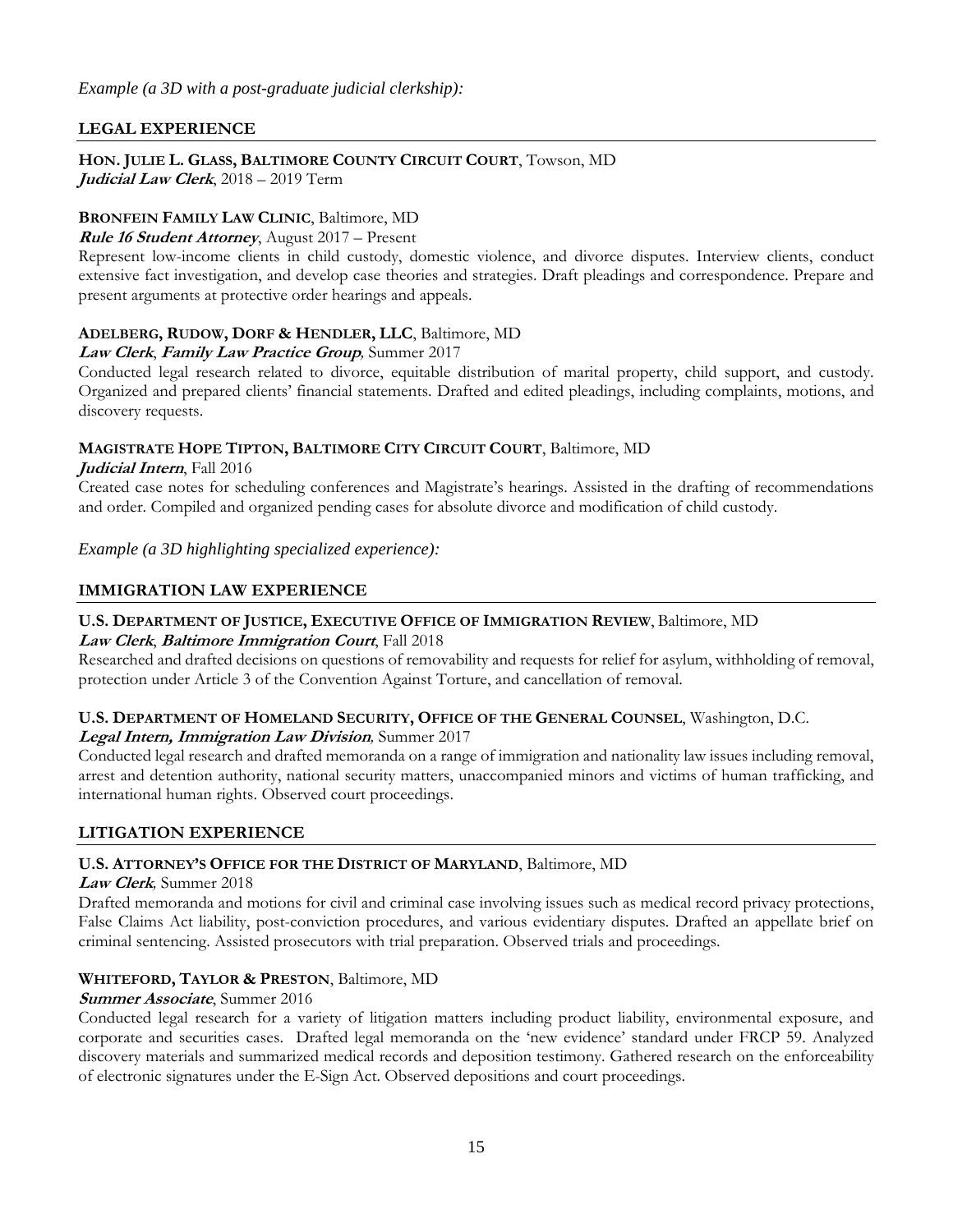# **The Additional Information Section**

The "Additional Information" section is primarily to serve as the "kitchen sink" for information that does not readily fit into the other categories, such as language skills, additional work or volunteer experience, a notable high school, unusual travel, or hobbies. It is presented in paragraph form. Again, do not use the word "I" in this section.

Interests that you include in this section must be activities you can discuss at length, and with knowledge and enthusiasm. This section should only include items that you would like to talk about in an interview, and that can help you establish a personal connection with the interviewer.

It is usually advisable to avoid any particularly controversial activities or hobbies such as gambling. Be selective about including certain information on your resume. For example, membership or participation in certain organizations may reveal information about your political or religious affiliations, or parental status. If you include them on your resume, then the employer can ask questions about it, even if those same questions would otherwise be illegal.

Do not include computer software training, like "Proficiency in Microsoft Word, Westlaw and Lexis."

If you are fluent or proficient in a foreign language, add it to this section.

A well-crafted "Additional Information" section is particularly important for on-campus interviewing (OCI) with the business law firms.

*Examples from 2D resumes submitted for the OCI program:* 

# **ADDITIONAL INFORMATION**

Fluent in Spanish. Financed majority of undergraduate educational and living expenses working as a server and bartender at a popular pub. Alumna of Park School. Enjoy long-distance running, and participating in road races.

# **ADDITIONAL INFORMATION**

Worked as a day care provider and nanny for two years prior to attending law school. Volunteer as a dog walker and animal handler at the Baltimore Animal Rescue and Care Shelter (BARCS), and have fostered multiple cats. Completed 40 hour Mediation Training.

## **ADDITIONAL INFORMATION**

University of Maryland Shock Trauma volunteer. Trained Emergency Medical Technician. Volunteer with Special Olympics. Play in a soccer league, and enjoy playing racquet sports.

## **ADDITIONAL INFORMATION**

Interned at public relations and event planning companies during two summers in college. Enjoy planning events for friends and family. Certified yoga teacher. Paddle board and canoe on the Severn River on weekends.

# **ADDITIONAL INFORMATION**

Fluent in German. Spent summers and holidays in Germany with extended family until college. Extensive training in the musical theater, trumpet, and classical vocal performance. Member of two college a cappella groups.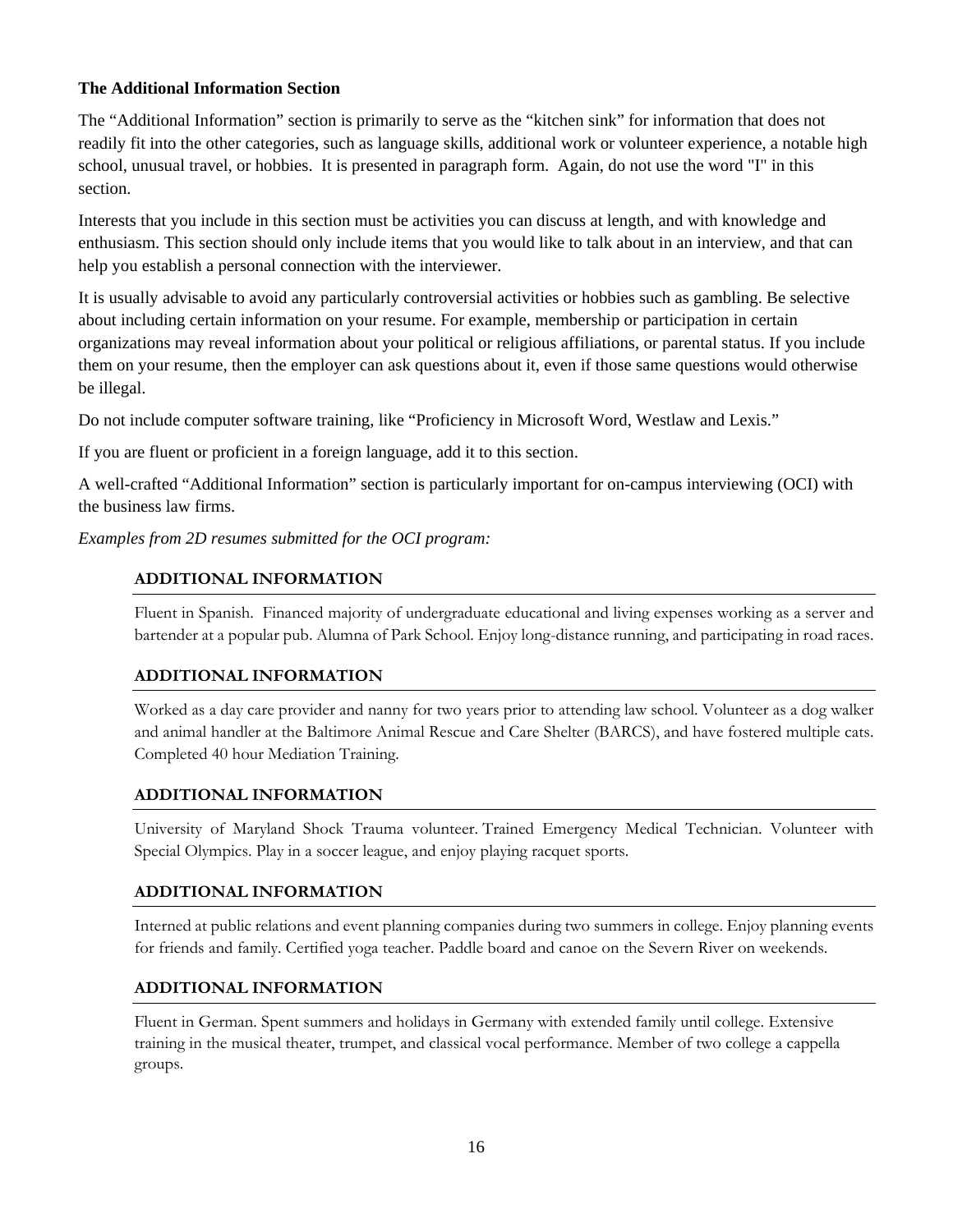## **Bar Admissions and Memberships**

Immediately upon graduation from law school, you will add a new section to your resume, typically at the top of the resume after the header. This section will detail the bar examinations for which you have sat or plan to sit, and those states in which you have passed the bar examination and are awaiting the completion of the admissions process.

This section also includes your bar memberships and participation in professional associations. This is very important to signal to private sector employers that you have business development potential and that you have the necessary dedication to the profession required for success.

All graduates should be members of:

- Maryland State Bar Association, and any sections related to your practice area(s);
- An affinity bar association, if applicable, such as the Women's Bar Association;
- Your county's bar association, e.g., Baltimore County Bar Association;
- The Maryland Association of Justice, if you are interested in representing plaintiffs or solo/small firm practice; and
- Professional networking associations, such as the Defense Research Institute, representing the defense bar, or local Inns of Court, as applicable.

You will likely have to update this section several times as you move through the process of becoming licensed to practice law.

Examples:

*Before you have taken the bar exam:* 

# **BAR ADMISSIONS & MEMBERSHIPS**

Sitting for the Maryland bar, July 2016. Member of the Maryland Association for Justice and the Baltimore County Bar Association.

*After you have taken the bar exam:* 

# **BAR ADMISSIONS & MEMBERSHIPS**

Sat for the Maryland bar, July 2016; awaiting results. Member of the Maryland Association for Justice and the Baltimore County Bar Association.

*You passed the bar exam, but you have not yet been sworn in:* 

# **BAR ADMISSIONS & MEMBERSHIPS**

Sat for the Maryland bar, July 2016; admission pending. Member of the Maryland Association for Justice and the Baltimore County Bar Association.

*Once you have been sworn in:* 

## **BAR ADMISSIONS & MEMBERSHIPS**

Admitted in Maryland, November 2016. Eligible for waiver into the District of Columbia. Member of the Maryland State Bar Association, the Maryland Association for Justice, and the Baltimore County Bar Association.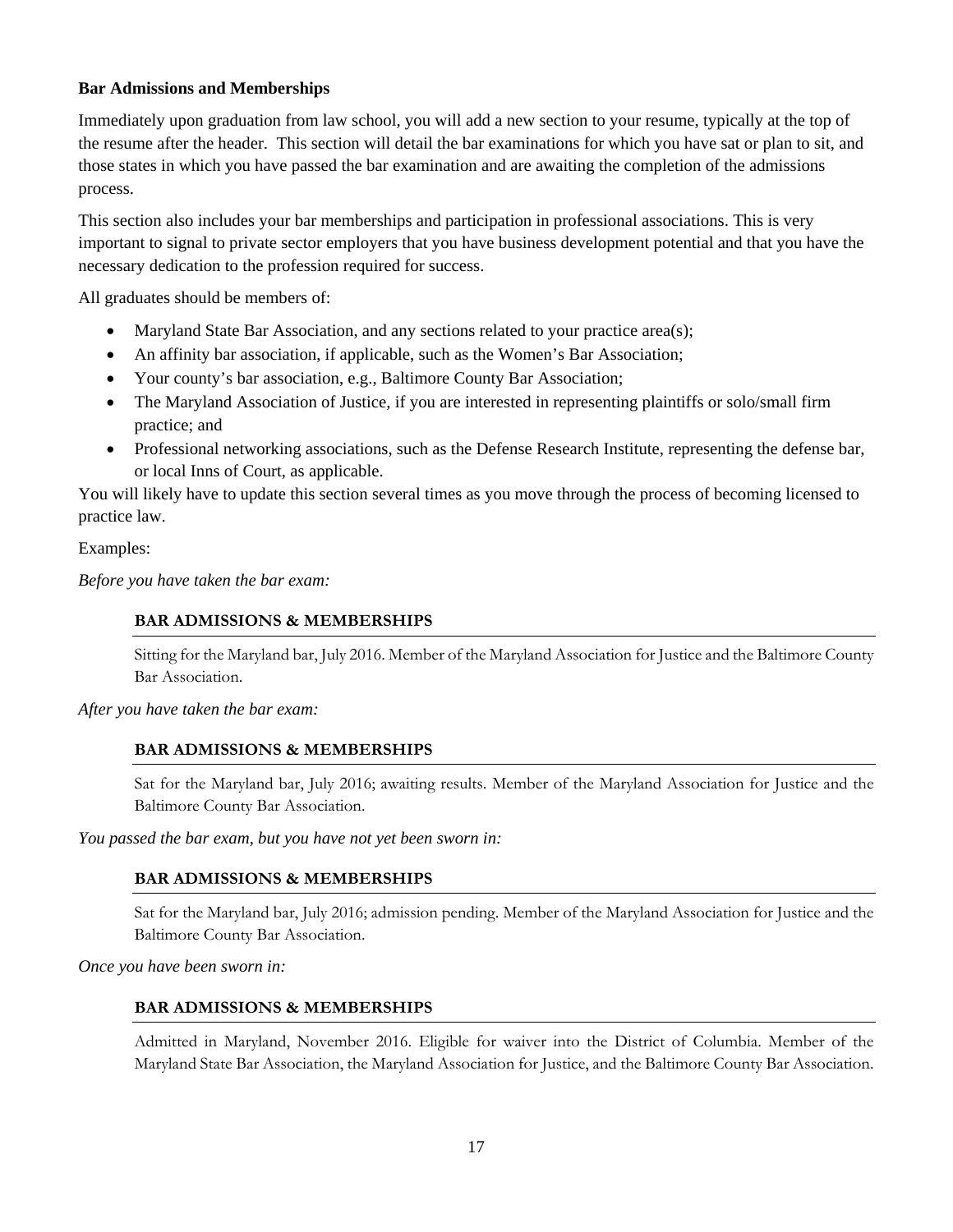# **Every time you edit your resume, conduct a thorough formatting check.**

As it is easy to make formatting errors that could harm your job prospects, always take a few moments to perform a final check of your document before submitting it.

## *Check that your resume fits on one page, and set appropriate margins.*

Your resume must fit on one page, and the text should be properly centered. *To check, go to the VIEW tab, select Print Layout, and click on One Page.* 

**Setting Margins:** If you need to adjust your margins, *go to PAGE LAYOUT, and select Margins*.

![](_page_17_Picture_5.jpeg)

Adjust the margins, using the defaults or your own "custom" settings, as needed, to center your text, and ensure it fits on one page. Margins should be equal top, bottom and sides, and can range from 0.5" x 0.5" (no smaller) up to 1.0" x 1.0" if you do not have a lot of text.

You can adjust your header so that your address and contact information are one line instead of two.

Do not make your font smaller than 11 pt.

If your resume does not fit on one page using these guidelines, then you will have to cut information, starting with college activities/honors and non-legal work experience and irrelevant legal experience (individual entries can instead be summarized in one line and added to "Additional Information" or left off the resume completely.)

Email your resume as a Word document to lawcareer@ubalt.edu if you are having trouble getting your resume to one page.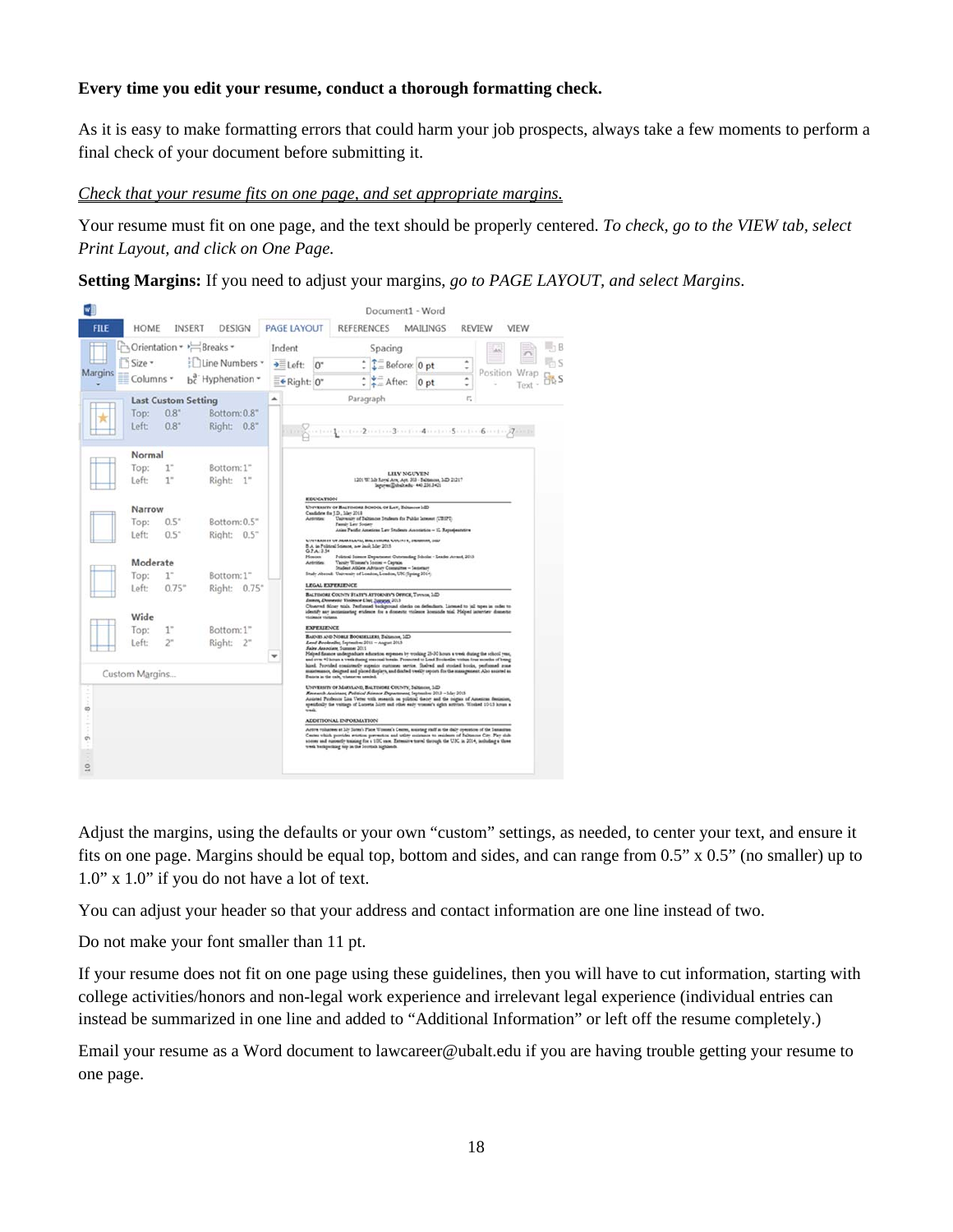# *Check your* **SMALL CAPS** *fonts for both consistency and capitalization.*

**Small Caps**: Highlight all the school and employer names (the Ctrl tab allows you to highlight multiple lines), open the Font dialogue box, select the proper font, font size. Select Bold and check the "Small caps" effects box, and press OK.

Then look at each line, and make sure they are properly capitalized just as they would be in regular font.

In small caps, improper capitalizations can be difficult to spot without close attention. Thus, it is better to type first in plain font, then place it in Small Caps.

| Garamond<br>$-12$<br>Paste<br>$\cdot$ also X, X' $\mathbb{A} \cdot \mathbb{Y} \cdot \mathbb{A}$ . | $A$ A A $A$ $B$ $\longrightarrow$ $B$ $\longrightarrow$ $B$                                                      | Font                                                                        |                       |                      |
|---------------------------------------------------------------------------------------------------|------------------------------------------------------------------------------------------------------------------|-----------------------------------------------------------------------------|-----------------------|----------------------|
|                                                                                                   |                                                                                                                  |                                                                             |                       | ×                    |
|                                                                                                   |                                                                                                                  | Foot<br>Advanced                                                            |                       |                      |
| Clipboard 1%<br>Font                                                                              | $\Gamma_{\rm m}$<br>Parage                                                                                       |                                                                             |                       |                      |
| 62<br>A -<br>$\cdot$<br>$\epsilon$<br>Ið.<br>. .                                                  |                                                                                                                  |                                                                             |                       |                      |
|                                                                                                   | $1 - 1 - 1 - 2$<br>$+1117$                                                                                       | <b>Font:</b>                                                                | Font style:           | Size:                |
|                                                                                                   |                                                                                                                  | Garamond                                                                    | Bold                  | 12                   |
|                                                                                                   |                                                                                                                  | Freestyle Script<br>۰<br>French Script MT                                   | Regular<br>halic      | R<br>۰<br>9          |
|                                                                                                   | <b>LEL W. Jule</b>                                                                                               | Gabriola                                                                    | a.                    | 10                   |
|                                                                                                   | <b>REACKWING</b>                                                                                                 | Gadugi<br>$\blacksquare$<br><b><i>saramond</i></b>                          | <b>Bold Italic</b>    | 11                   |
|                                                                                                   | <b>Charmsons on Bucknows bowl</b><br>Condition For LD., 146-2118                                                 |                                                                             |                       |                      |
|                                                                                                   | <b>Clairmont of Ballas</b><br><b>Automatical</b><br>Fascin Law System<br>Asian Panally Automa                    | Underline style:<br>Font color:                                             | Underline color:<br>۰ |                      |
|                                                                                                   | <b>ANTICIPATE MARKETING BACKS</b><br>R.A. in Folders' Lowrett, and Jud. 100                                      | Automatic<br>(none)<br>۰                                                    |                       | $\star$<br>Automatic |
|                                                                                                   | 974.101<br>Friend Issue Duill<br><b>Huese</b><br>Taxer Timer's had<br><b>Automative</b>                          | <b>Effects</b>                                                              |                       |                      |
|                                                                                                   | <b><i><u>Index sites sing</u></i></b><br><b>Indy stored Clarency of Looked</b>                                   | Strikethrough                                                               |                       | V Small caps         |
|                                                                                                   | <b>LAGUL EXPERIENCE</b>                                                                                          | Double strikethrough                                                        |                       | All caps             |
|                                                                                                   | <b>BALTIMORE COUNTY ROOM'S AITH</b><br>Joans Denem Tishur Dat 2<br>Chuared Most main Performed M                 | Superscript                                                                 |                       | Hidden               |
|                                                                                                   | shortfit and and consumering relations of<br><b><i>SORGH SIDES</i></b>                                           | Subscript                                                                   |                       |                      |
|                                                                                                   | ESPERIENCE<br><b>Button and from a Bookmann</b>                                                                  | Preview                                                                     |                       |                      |
|                                                                                                   | Leaf Packaghe, Squasher 2111 to<br><b>Auto Aucourum Transport 2011</b><br><b>Patyel Board actripolists chall</b> |                                                                             |                       |                      |
|                                                                                                   | and one of artists when during result.<br>load Porchel contracts squea<br>expresses, began and plane die         | UNIVERSITY OF MARYLAND, BALTIMORE COUNTY                                    |                       |                      |
|                                                                                                   | Basto a far set, classric sector.<br><b>University or Idams and, Backer</b>                                      |                                                                             |                       |                      |
|                                                                                                   | Research Andrians, Political Road<br>Assembly Production Line Trainer work at                                    | This is a TrueType font. This font will be used on both printer and screen. |                       |                      |
|                                                                                                   | questionly the visings of Loomia \$<br><b>Gent</b>                                                               |                                                                             |                       |                      |
|                                                                                                   | ADDITIONAL INFORMATION<br>Autora tratagenesi at Sale Sunal's Parent<br>Caster viteria postular arcolora ponde    |                                                                             |                       |                      |

Example of improper capitalization:

# **UNIVERSITY OF BALTIMORE SCHOOL OF LAW**, *not* **UNIVERSITY OF BALTIMORE SCHOOL OF LAW**

# *Check your spacing after your headers so they are set at 6 pt after.*

**Spacing After:** Highlight all the headers (the Ctrl tab allows you to highlight multiple lines), open the Paragraph dialogue box, and select Spacing, After: 6 pt., and single, and click OK.

|                                                                                                                                                                                                                                                                                                                                                                                                                                                                                                                                   | Document1 - Word                                                                                                                                                                                                                                                                                                                                                                                                                                                                                                                                                                                                                                                                                                                                                                                                                                                                | $7 - 5$ |
|-----------------------------------------------------------------------------------------------------------------------------------------------------------------------------------------------------------------------------------------------------------------------------------------------------------------------------------------------------------------------------------------------------------------------------------------------------------------------------------------------------------------------------------|---------------------------------------------------------------------------------------------------------------------------------------------------------------------------------------------------------------------------------------------------------------------------------------------------------------------------------------------------------------------------------------------------------------------------------------------------------------------------------------------------------------------------------------------------------------------------------------------------------------------------------------------------------------------------------------------------------------------------------------------------------------------------------------------------------------------------------------------------------------------------------|---------|
| FILE<br><b>HOME</b><br>INSERT<br>DESIGN<br><b>PAGE LAYOUT</b>                                                                                                                                                                                                                                                                                                                                                                                                                                                                     | REFERENCES MAILBACS<br><b>DEMEM MEMI</b><br>Paragraph                                                                                                                                                                                                                                                                                                                                                                                                                                                                                                                                                                                                                                                                                                                                                                                                                           |         |
| X<br>● 田・田・昭<br>A.<br>Aa-<br>$-12$<br>Garamond<br>$\bullet$<br>$\Lambda$<br>Paste<br>$U - \text{div } X$ , $X' = \emptyset - Y - \underline{A} -$<br>в<br>Clipboard F.<br>r.<br>Pal<br>Font<br>5.00095<br>А<br>u<br>specificates<br>$\mathbf{L}$                                                                                                                                                                                                                                                                                  | Indents and Spacing<br>Line and Page Breaks<br>General<br>٠<br>Alignment:<br>٠<br>Collapsed by default<br><b>Body Text</b><br>Outline level:                                                                                                                                                                                                                                                                                                                                                                                                                                                                                                                                                                                                                                                                                                                                    |         |
| LICK?<br><b>EDUCATION</b><br><b>Childrenson or Ros Homes</b><br>Cashke for 1D, Mar 2018<br><b>University of RE</b><br>Artistics.<br>Fundy Law Sale<br>Asian Parchi AL                                                                                                                                                                                                                                                                                                                                                             | Indentation<br>¢<br>o*<br>Left<br>Special<br>By<br>÷<br>o"<br>Bight<br>٠<br>(none)<br>Mirror indents                                                                                                                                                                                                                                                                                                                                                                                                                                                                                                                                                                                                                                                                                                                                                                            | ÷       |
| <b>Changeanty or Source and II</b><br>R.A. in Political Integers, not all<br>G.F.A. 3.34<br><b>Manager</b><br>Publicat Science<br><b>Arkitek</b><br><b><i><u>Vasco Viscon</u></i></b><br><b>Druhect Article</b><br>Doch Allena & Christop of La<br>LEGAL EXPERIENCE<br><b>Ros Fournal Country Stures</b><br>Joan Doneste Visitore E<br>Charted Most took Parke<br>shorth art avoicants; etc.<br><b>National Gallery</b>                                                                                                           | Spacing<br>÷<br>Before:<br>Lige spacing:<br>At:<br>¢<br>After:<br>6 pt<br><b>Inche</b><br>٠<br>Don't add space between paragraphs of the same style                                                                                                                                                                                                                                                                                                                                                                                                                                                                                                                                                                                                                                                                                                                             | ÷       |
| <b>EXPENSEMENT</b><br><b>Butter are Nissa Books</b><br><b>Leaf Protestin: Instanting</b><br><b><i><u>Auto Autoicians Summer 200</u></i></b><br><b>Helped Reserve undergrachants</b><br>and stop 42 bones a track floor<br>lost Porchel contract:<br>numerous Avigant and yied<br>flassrs in the rate, whenever all<br><b>ENFIRMEY OF MARKLINE</b><br><b>Research Assistant, Political</b><br>Associated Prochesore Lose Vertex<br>qualifiedy the visings of Law<br>track.<br>ADDITIONAL ENPOWAGE<br>Arrest relation at lab family | Preview<br>Walking Newport Warrow Newport Karma Newport Pressure Newport Pressure Newport All also<br>the name is the first time of the term of the first time. The region of the first time of the late of the first section<br>ADDITIONAL INFORMATION<br>Following Persial staff Pollowing Persea and Pollowing Persea was Midlowing Myrograph Pollowing Persearch Pollowing<br>Kerkgrieb Folkeelig Vereignuth Folkining Hengrieb Policenty Ferograph Folkeelig Kerkgreib Folkeelig Versignuth<br>Fallbraing For top auth Automore this agress to following Alexander Meditiated Weing such Automobile Persian auto Automore<br>Partial Additioning the regional Automore Partial and Automore for opinion Automore, For any auto Automore, the lagraph<br>Following Kuraginuth Kollowing Kuraginuth Holembig Aurisplants Automatic Kernet and Automatic Kuraginuth Kollowing |         |
| Cause which portules month<br>scores and currently maning the<br>week bedgeding toy as the SET                                                                                                                                                                                                                                                                                                                                                                                                                                    | Set As Default<br>OK<br>Iabs<br>Cancel                                                                                                                                                                                                                                                                                                                                                                                                                                                                                                                                                                                                                                                                                                                                                                                                                                          |         |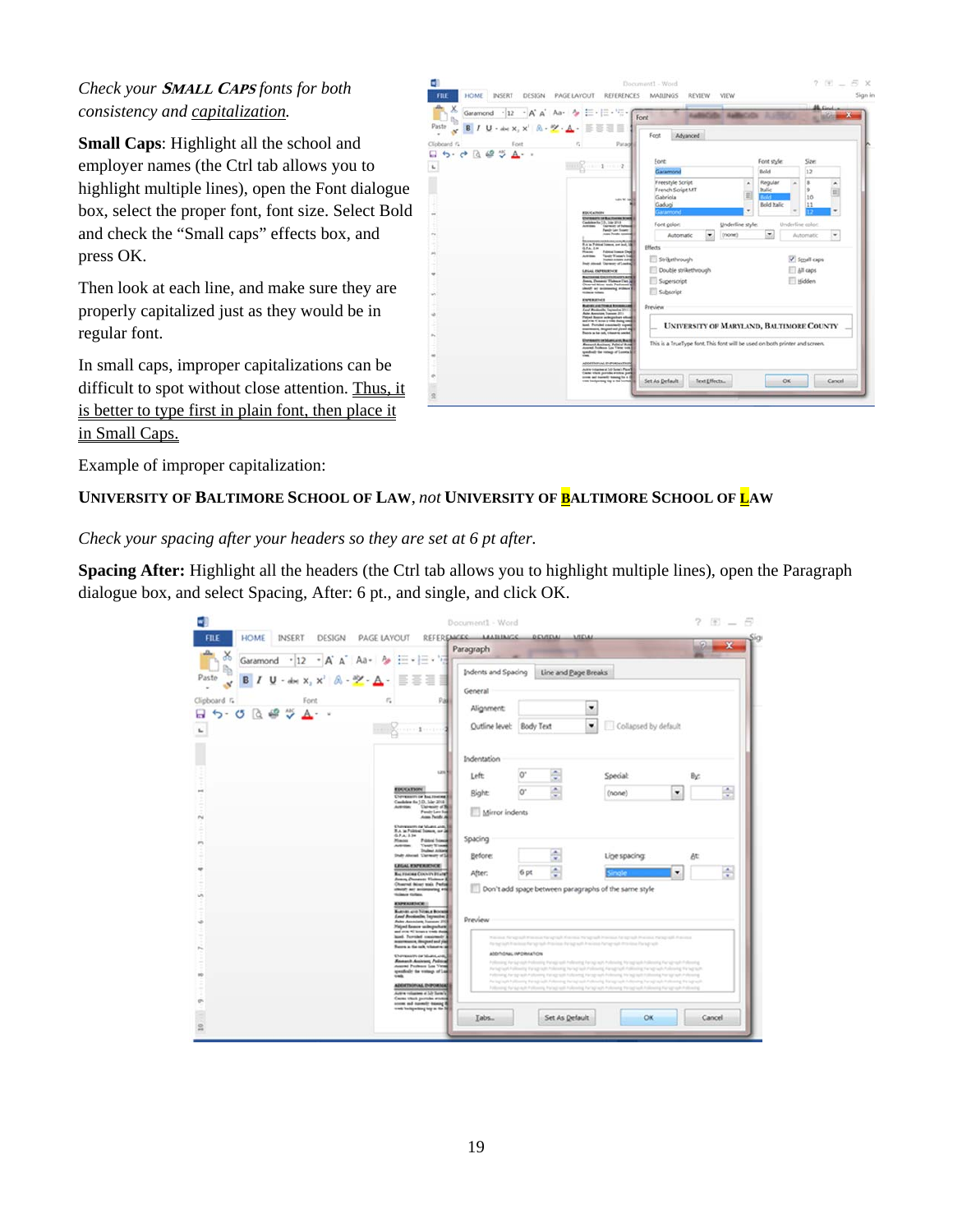*Check your paragraph spacing for the body of the resume, and make sure that it is all fully justified.* 

**Line Spacing:** Highlight all the experience entries (the Ctrl tab allows you to highlight multiple paragraphs), open the Paragraph dialogue box, and select: Alignment: Justified; Spacing, Before: & After: 0 pt, and Line spacing: Single, and then click OK.

| w                                                                                                                                                                                                                                                                                                                                                                                                                                                                                                                                                                                                                                                                                                                                                                                                                                      | FX<br>团<br>Document1 - Word                                                                                                                                                                                                                                                                                                                                                                                                                                                                                                                                                                                                                                    |
|----------------------------------------------------------------------------------------------------------------------------------------------------------------------------------------------------------------------------------------------------------------------------------------------------------------------------------------------------------------------------------------------------------------------------------------------------------------------------------------------------------------------------------------------------------------------------------------------------------------------------------------------------------------------------------------------------------------------------------------------------------------------------------------------------------------------------------------|----------------------------------------------------------------------------------------------------------------------------------------------------------------------------------------------------------------------------------------------------------------------------------------------------------------------------------------------------------------------------------------------------------------------------------------------------------------------------------------------------------------------------------------------------------------------------------------------------------------------------------------------------------------|
| <b>FILE</b><br>PAGE LAYOUT<br>REFERENCES<br><b>HOME</b><br>INSERT<br>DESIGN                                                                                                                                                                                                                                                                                                                                                                                                                                                                                                                                                                                                                                                                                                                                                            | <b>STER</b><br>Paragraph                                                                                                                                                                                                                                                                                                                                                                                                                                                                                                                                                                                                                                       |
| X<br>Ap<br>$E - E - E - 6$<br>A.<br>Aa-<br>$-12$<br>$\Delta$<br>Garamond<br>Paste<br>$U - abc X, X'$ $A - Y - A -$<br>医芸酒<br>в<br>$\overline{I}$<br>Clipboard F.<br>Font<br>$\sqrt{2}$<br>Paragrap<br>85<br>$A -$<br>$5 - c$<br>ы<br>٠<br>L<br>$-1111$                                                                                                                                                                                                                                                                                                                                                                                                                                                                                                                                                                                 | Indents and Spacing<br>Line and Page Breaks<br>General<br>Justified<br>$\overline{\phantom{a}}$<br>Alignment:<br>Collapsed by default<br>Qutline level:<br><b>Body Text</b><br>$\overline{\phantom{0}}$                                                                                                                                                                                                                                                                                                                                                                                                                                                        |
| 1201 W. 10 Sard<br><b>Ingv</b><br><b>EDUCATION</b><br>UNIVERSITY OF BALTIMORE SCHOOL OF<br>Casdalere for 120, 1der 2018<br>University of Baltimore Stud<br><b>Artistas</b><br>Family Law Socialty<br>Asian Pattilo Aguastran Land<br>$\sim$<br>CHIVEREEY OF MARILAND, BALTONING                                                                                                                                                                                                                                                                                                                                                                                                                                                                                                                                                        | Indentation<br>÷<br>o"<br>Left<br>By:<br>Special:<br>$\hat{\mathbb{I}}$<br>÷<br>O"<br>$\cdot$<br><b>Right:</b><br>(none)<br>Mirror indents                                                                                                                                                                                                                                                                                                                                                                                                                                                                                                                     |
| B.A. in Felderal Science, new Jack, May 2018<br>Q3A/234<br><b>Himney</b><br>Political Science Departma<br>m<br>Vancer Women's Some - Q<br><b>Articles</b><br><b>Student Address Admission Co</b><br>Stufr Abovad University of London, London<br>LEGAL EXPERIENCE<br>$\mathbf{u}$<br><b>BALTIMORE COUNTY FIATE'S ATTORNEY</b><br><b>James, Dennesic Violence Club Support</b><br>Chuarnd bliner tods. Performed builder<br>deathy say inconsuming widease for a)<br><b>Linker virture</b><br>w<br><b>EXPERIENCE</b><br><b>BARNES AND NORCE BOOKSELLERS, THIS</b><br>Lead Booksaller, September 2011 - Aug.<br>False Associate, Summer 2011<br>ى<br>Helped Research second products with relative<br>and over 42 hours a week thang resonal?<br>hind. Provided consistently superior on<br>concreasure, throughout and placed displays, | Spacing<br>¢<br>0 pt<br>Before:<br>Line spacing:<br>At<br>÷<br>÷<br>0 pt<br>After:<br>Single<br>۰<br>Single<br>Don't add space between paragraphs of<br>1.5 lines<br>Double<br>At least<br>Preview<br>Exactly<br>Multiple<br>Photosis Persgreath freshive Persgreath President Persgreath<br>Fairing leath Brinniand Partigraph Resident Partigraph Reviews Partial American Partial Relatively                                                                                                                                                                                                                                                                |
| finists in the rath, whenever needed.<br>$\sim$<br>UNIVERSITY OF MARYLAND, BALTINOR<br>Research Amintons; Political Actionis De<br>Ausiated Patchman Los Vetter with seven<br>pendonly the versage of Lucesta Libra a<br>œ<br>ADDITIONAL INFORMATION<br>Artist vehicles at Mr Sate's Place Women<br>Course which purchase exterious purcessions<br>o.<br>stones and massedly testating fits a 100C van<br>sweb backgreising tely in the Secretal highlight<br>$\circ$                                                                                                                                                                                                                                                                                                                                                                  | Barnes and Noble Booksellers, Baltimore, MO<br>Following Assegment Address Personals Address processes Following Foregroup Astowing Ne apitals Following<br>Paragraph Fallowing Paragraph Polizoning Paragraph-Following Paragraph Following Paragraph Following Paragraph<br>Although Factors and Asteving Fereigned Pollowing Perspress Autowing Perspress Following Perspress Autowing<br>Persgraph Following Persgraph Pollowing Parsgraph Aoliniang Escapsys Following Persgraph Aoliowing Persgraph<br>Astoning Perigraph Poloning Paragraph Policing Perigraph Policing Perigraph Poloning Peragraph Poloning<br>Set As Default<br>OK<br>Tabs<br>Cancel |

# **Finally, print your resume out and review it carefully, line by line, from the bottom up.**

Then have someone you trust review it for spelling, grammatical and formatting errors. Do not rely on spell check alone.

Legal employers are looking to hire students who bring a high level of attention to detail, effort, and conscientiousness to their work. They assume that your resume is representative of your absolutely best effort, so if they find errors, then they will conclude that you don't have what it takes to succeed as a lawyer.

Always have a current, carefully proofed resume available as you never know when you might want to give it to a networking contact or apply for an opportunity.

## **Your resume will evolve over time.**

Review the following resumes to see how a law student's resume evolves over time with additional experience and changing interests. Life before law school becomes largely irrelevant, and by graduation, even law school life is limited to G.P.A., journal, publications and maybe one or two activities. The focus is upon real world legal experience – the heart of your resume – and the key to getting a post-graduate job as a lawyer.

After the resume progression, you will find a number of sample resumes that provide examples of how to format a variety of non-legal and legal experiences. You can use them for guidance if you are uncertain as to how to add something to your resume.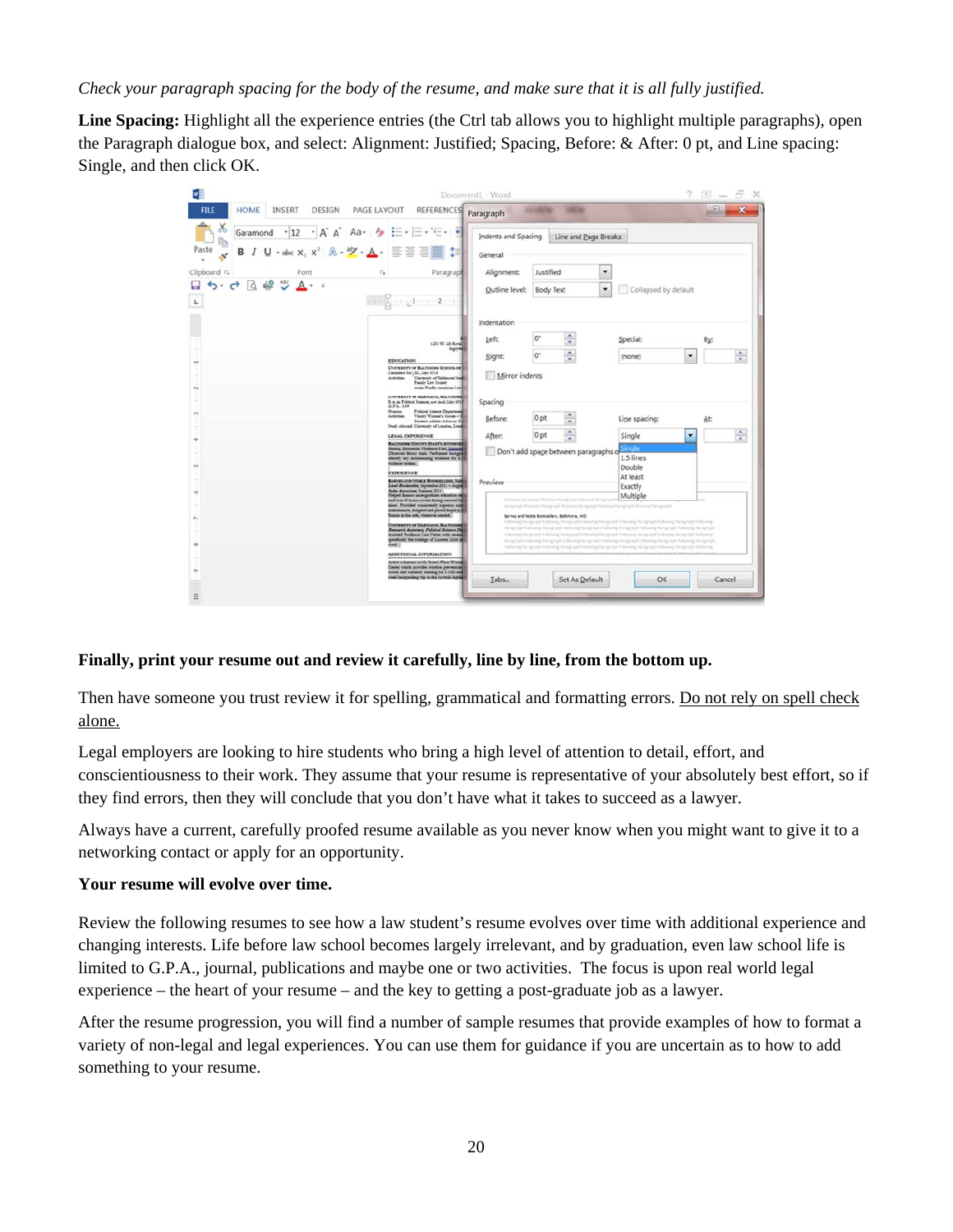## **1D Resume for EXPLOR**

## **SELINA MEYER**

1201 W. Mt Royal Ave., Apt. 303 · Baltimore, MD 21217 selina.meyer@ubalt.edu · 443.236.3421

## **EDUCATION**

#### **UNIVERSITY OF BALTIMORE SCHOOL OF LAW**, Baltimore, MD

Candidate for J.D., May 2018

Activities: University of Baltimore Students for Public Interest (UBSPI) Women's Bar Association – 1L Representative Family Law Society

#### **UNIVERSITY OF MARYLAND, BALTIMORE COUNTY**, Baltimore, MD

|              | B.A. in Political Science, cum laude, May 2015                        |
|--------------|-----------------------------------------------------------------------|
| G.P.A.: 3.54 |                                                                       |
| Honors:      | Political Science Department Outstanding Scholar - Leader Award, 2015 |
| Thesis:      | The Idea of Liberty in David Hume's Moral Philosophy                  |
| Activities:  | Varsity Women's Soccer - Captain                                      |
|              | Student-Athlete Advisory Committee - Secretary                        |
|              | Study Abroad: University of London, London, UK (Spring 2014)          |

#### **LEGAL EXPERIENCE**

#### **BALTIMORE COUNTY STATE'S ATTORNEY'S OFFICE**, Towson, MD

#### **Intern, Domestic Violence Unit**, Summer 2015

Observed felony trials. Performed background checks on defendants. Listened to jail tapes in order to identify any incriminating evidence for a domestic violence homicide trial. Helped interview domestic violence victims.

#### **EXPERIENCE**

#### **BARNES AND NOBLE BOOKSELLERS**, Baltimore, MD

**Lead Bookseller**, September 2011 – August 2015

**Sales Associate**, Summer 2011

Promoted to Lead Bookseller within four months of being hired. Provided consistently superior customer service. Shelved and stocked books, performed zone maintenance, designed and placed displays, and drafted weekly reports for the management. Also assisted as a barista in the cafe, whenever needed.

#### **UNIVERSITY OF MARYLAND, BALTIMORE COUNTY**, Baltimore, MD

#### **Research Assistant, Political Science Department**, September 2013 – May 2015

Assisted Professor Lisa Vetter with research on political theory and the origins of American feminism, specifically the writings of Lucretia Mott and other early women's rights activists.

## **ADDITIONAL INFORMATION**

Active volunteer at My Sister's Place Women's Center, assisting staff in the daily operation of the Samaritan Center which provides eviction prevention and utility assistance to residents of Baltimore City. Play club soccer and currently training for a 10K race. Extensive travel through the U.K. in 2014, including a three week backpacking trip in the Scottish highlands. Helped financed majority of undergraduate education expenses by working 25-30 hours a week during the school year.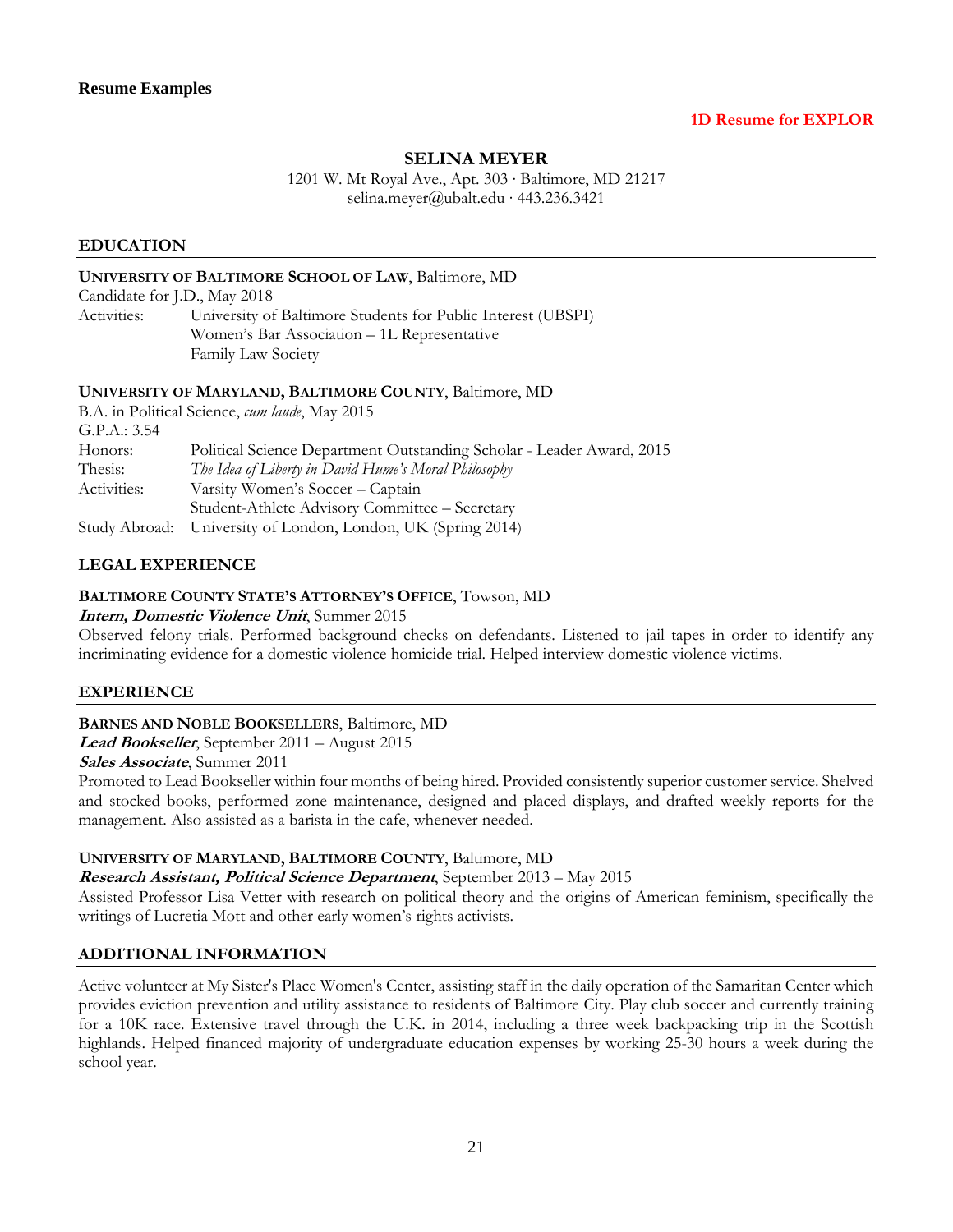#### **2D Resume for Public Interest Job Search**

# **SELINA MEYER**

1201 W. Mt Royal Ave., Apt. 303 · Baltimore, MD 21217 · selina.meyer@ubalt.edu · 443.236.3421

## **EDUCATION**

#### **UNIVERSITY OF BALTIMORE SCHOOL OF LAW**, Baltimore, MD

| Candidate for J.D., May 2018 |                                                                          |
|------------------------------|--------------------------------------------------------------------------|
|                              | G.P.A.: 3.21; Class Rank: Top 33%, as of July 2016                       |
| Honors:                      | University of Baltimore Law Forum - Staff Editor                         |
|                              | Law Scholar, Criminal Law                                                |
|                              | Phi Delta Phi                                                            |
| Activities:                  | University of Baltimore Students for Public Interest (UBSPI) – Treasurer |
|                              | Homeless Persons Representation Project – Expungement Intake Volunteer   |
|                              | Women's Bar Association - 1L Representative                              |
|                              | Family Law Society                                                       |
|                              |                                                                          |

#### **UNIVERSITY OF MARYLAND, BALTIMORE COUNTY**, Baltimore, MD

|              | B.A. in Political Science, cum laude, May 2015                        |
|--------------|-----------------------------------------------------------------------|
| G.P.A.: 3.54 |                                                                       |
| Honors:      | Political Science Department Outstanding Scholar - Leader Award, 2015 |
| Activities:  | Varsity Women's Soccer – Captain                                      |

## **LEGAL EXPERIENCE**

## **WOMEN'S LAW CENTER OF MARYLAND**, Baltimore, MD

#### **Legal Intern, Protective Order Advocacy and Representation Project**, Summer 2016

Completed client intake interviews in person and by phone. Drafted motions to extend and modify protective orders and completed follow-up and pre-order expiration surveys. Assisted in filling out grant applications. Updated resource guide for legal services to be provided to clients.

## **HON. JULIE L. GLASS, BALTIMORE COUNTY CIRCUIT COURT**, Towson, MD

#### **Judicial Intern***,* Summer 2016

Observed hearings, trials, and chamber conferences. Conducted research and prepared bench memoranda and opinions for a range of family, criminal, and civil law matters. Drafted post-conviction relief opinion regarding the issue of advisoryonly jury instructions. Drafted a verdict sheet and prepared jury instructions in a civil negligence trial.

#### **BALTIMORE COUNTY STATE'S ATTORNEY'S OFFICE**, Towson, MD

#### **Intern, Domestic Violence Unit**, Summer 2015

Observed felony trials. Performed background checks on defendants. Listened to jail tapes in order to identify any incriminating evidence for a domestic violence homicide trial. Helped interview domestic violence victims.

#### **COMMUNITY SERVICE**

#### **MY SISTER'S PLACE WOMEN'S CENTER**, Baltimore, MD

**Volunteer, Samaritan Center**, Fall 2013 – Present

Conduct assessments to determine eligibility for eviction prevention, utility assistance, and relocation assistance.

### **CENTER FOR CHILDREN, FAMILY AND THE COURTS, TRUANCY COURT PROGRAM**, Baltimore, MD **Student Mentor**, Spring 2106 – Present

#### **ADDITIONAL INFORMATION**

Helped finance undergraduate education expenses by working 25-40 hours a week as a Lead Bookseller at Barnes and Noble Bookseller from 2011-2015. Studied abroad in London in 2014. Play club soccer.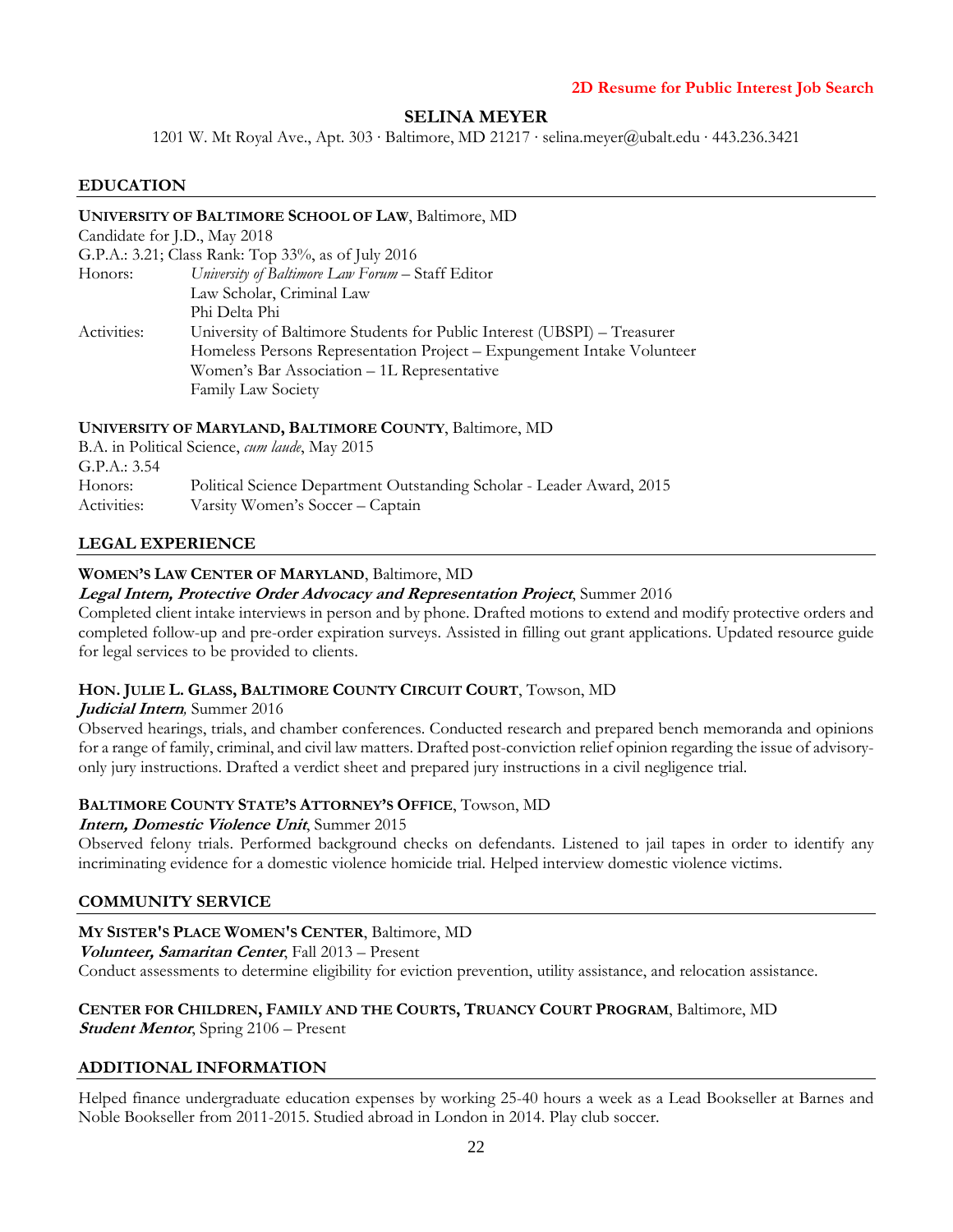## **3D Resume for Family Law Job Search**

# **SELINA MEYER**

1201 W. Mt Royal Ave., Apt. 303 · Baltimore, MD 21217 · selina.meyer@ubalt.edu · 443.236.3421

## **EDUCATION**

#### **UNIVERSITY OF BALTIMORE SCHOOL OF LAW**, Baltimore, MD

Candidate for J.D., May 2018 G.P.A.: 3.31; Class Rank: Top 33%, as of July 2017 Honors: *University of Baltimore Law Forum* – Articles Editor Law Scholar, ILS/Civil Procedure Phi Delta Phi Royal Graham Shannonhouse III Honor Society – Distinguished Scholar Publications: *Rivera v. State*, 46 U. Balt. L.F. 146 (2017) Activities: Family Law Society – President University of Baltimore Students for Public Interest (UBSPI) My Sister's Place Women's Center – Volunteer Center for Children, Family and the Courts, Truancy Court Program – Mentor

**UNIVERSITY OF MARYLAND, BALTIMORE COUNTY**, Baltimore, MD

B.A. in Political Science, *cum laude*, May 2015 G.P.A.: 3.54 Activities: Varsity Women's Soccer – Captain

## **EXPERIENCE**

## **BRONFEIN FAMILY LAW CLINIC**, Baltimore, MD

#### **Rule 16 Student Attorney**, August 2017 – Present

Represent low-income clients in child custody, domestic violence, and divorce disputes. Interview clients, conduct extensive fact investigation, and develop case theories and strategies. Draft and file pleadings and correspondence. Prepare and present arguments at protective order hearings and appeals.

#### **ADELBERG, RUDOW, DORF & HENDLER, LLC**, Baltimore, MD

#### **Law Clerk**, Summer 2017

Conducted legal research related to divorce, equitable distribution of marital property, child support, and custody. Organized and prepared clients' financial statements. Drafted and edited pleadings, including complaints, motions, and discovery requests. Formulated legal arguments, and prepared memoranda recommending litigation strategies.

#### **MAGISTRATE HOPE TIPTON, BALTIMORE CITY CIRCUIT COURT**, Baltimore, MD

#### **Judicial Intern**, Fall 2016

Created case notes for scheduling conferences and Magistrate's hearings. Assisted in the drafting of recommendations and orders. Compiled and organized pending cases for absolute divorce and modification of child custody.

#### **WOMEN'S LAW CENTER OF MARYLAND**, Baltimore, MD

#### **Legal Intern, Protective Order Advocacy and Representation Project**, Summer 2016

Completed client intake interviews in person and by phone. Drafted motions to extend and modify protective orders and completed follow-up and pre-order expiration surveys. Assisted in filling out grant applications.

#### **HON. JULIE L. GLASS, BALTIMORE COUNTY CIRCUIT COURT**, Towson, MD

#### **Judicial Intern**, Summer 2016

Conducted research and prepared bench memoranda and opinions for a range of family, criminal, and civil law matters.

#### **BALTIMORE COUNTY STATE'S ATTORNEY'S OFFICE**, Towson, MD

**Intern, Domestic Violence Unit**, Summer 2015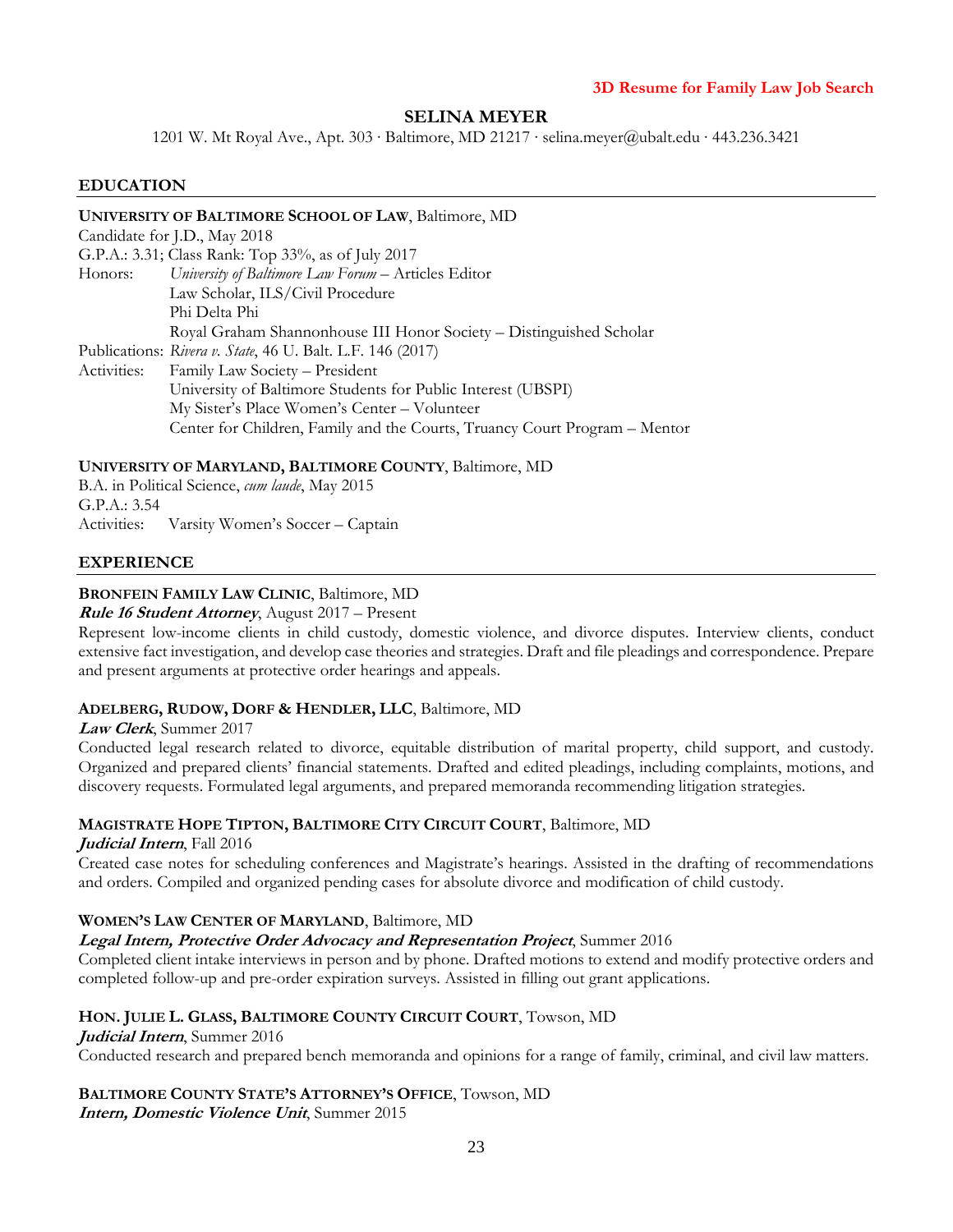## **SELINA MEYER**

1201 W. Mt Royal Ave., Apt. 303 · Baltimore, MD 21217 · selina.meyer@ubalt.edu · 443.236.3421

## **BAR ADMISSIONS & MEMBERSHIPS**

Admitted in Maryland, November 2018. Member of the Family Law Section, Maryland State Bar Association and the Baltimore County Bar Association.

## **FAMILY LAW EXPERIENCE**

#### **MAGISTRATE HOPE TIPTON, BALTIMORE COUNTY CIRCUIT COURT**, Towson, MD

**Judicial Law Clerk***,* September 2018 – Present

#### **Judicial Intern**, Fall 2016

Create case notes for scheduling conferences and Magistrate's hearings. Draft recommendations and orders. Compile and organize pending cases for absolute divorce and modification of child custody. Communicate with counsel.

## **BRONFEIN FAMILY LAW CLINIC**, Baltimore, MD

#### **Rule 16 Student Attorney**, September 2017 – May 2018

Represented low-income clients in child custody, domestic violence, and divorce disputes. Interviewed clients, conducted extensive fact investigation, and developed case theories and strategies. Drafted pleadings and correspondence. Prepared and presented arguments at protective order hearings and appeals.

## **ADELBERG, RUDOW, DORF & HENDLER, LLC**, Baltimore, MD

#### **Law Clerk, Family Law Practice Group**, Summer 2017

Conducted legal research related to divorce, equitable distribution of marital property, child support, and custody. Organized and prepared clients' financial statements. Drafted and edited pleadings, including complaints, motions, and discovery requests.

#### **WOMEN'S LAW CENTER OF MARYLAND**, Baltimore, MD

#### **Legal Intern, Protective Order Advocacy and Representation Project**, Summer 2016

Completed client intake interviews in person and by phone. Drafted motions to extend and modify protective orders and completed follow-up and pre-order expiration surveys. Assisted in filling out grant applications.

## **BALTIMORE COUNTY STATE'S ATTORNEY'S OFFICE**, Towson, MD

#### **Intern, Domestic Violence Unit**, Summer 2015

Observed felony trials. Performed background checks on defendants. Listened to jail tapes in order to identify any incriminating evidence for a domestic violence homicide trial. Helped interview domestic violence victims.

#### **EDUCATION**

#### **UNIVERSITY OF BALTIMORE SCHOOL OF LAW**, Baltimore, MD

J.D., May 2018

G.P.A.: 3.31; Class Rank: Top 33%, as of July 2018

Honors: *University of Baltimore Law Forum* – Articles Editor

Publications: *Rivera v. State*, 46 U. Balt. L.F. 146 (2017)

Activities: Family Law Society – President

 My Sister's Place Women's Center – Volunteer Center for Children, Family and the Courts, Truancy Court Program – Mentor

#### **UNIVERSITY OF MARYLAND, BALTIMORE COUNTY**, Baltimore, MD

B.A. in Political Science, *cum laude*, May 2015 G.P.A.: 3.54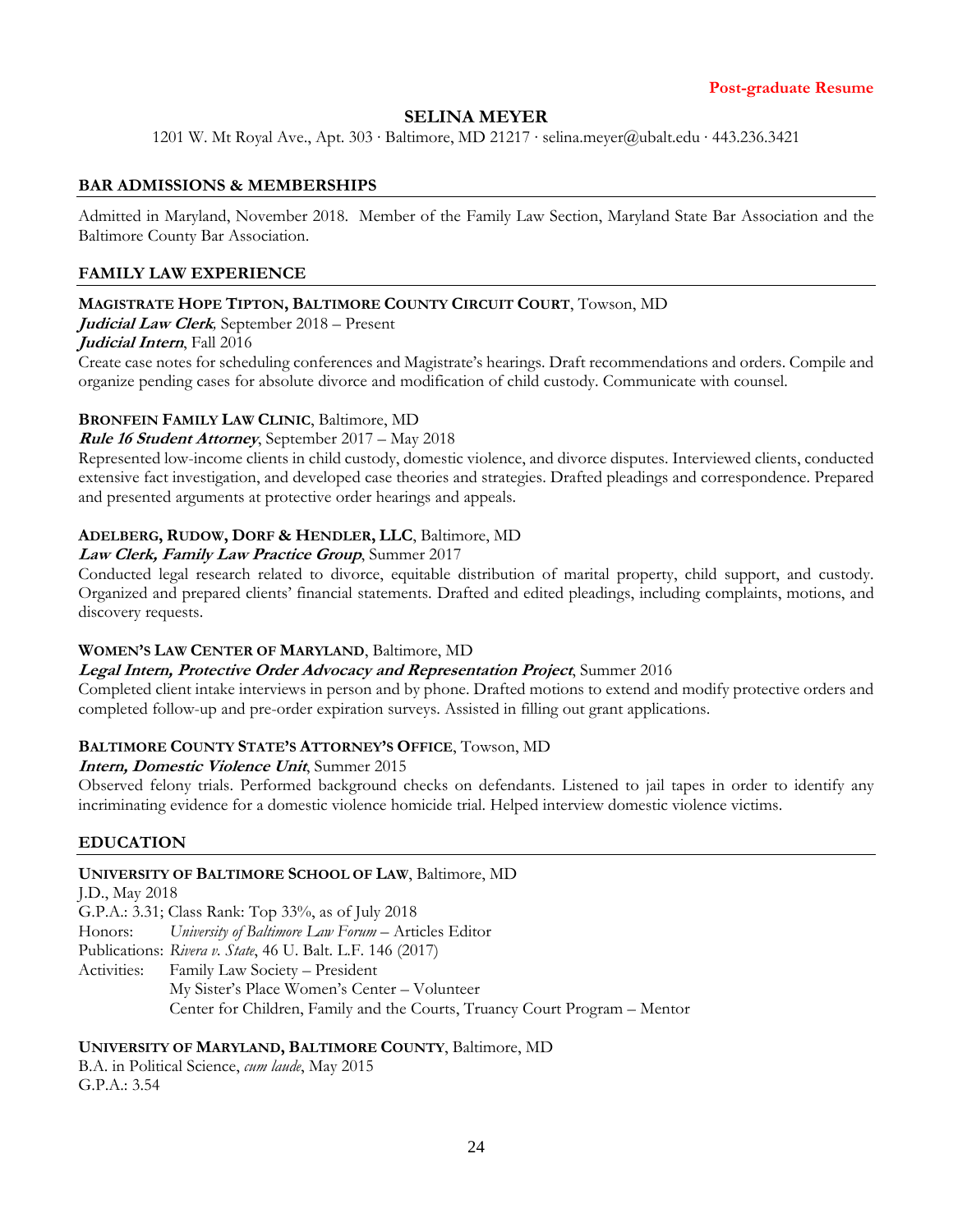# **JONAH RYAN**

701 Maple Leaf Street · Timonium, MD 21093 jonah.ryan@ubalt.edu · 410.544.6077

# **EDUCATION**

# **UNIVERSITY OF BALTIMORE SCHOOL OF LAW**, Baltimore, MD

Candidate for J.D., May 2018 Activities: Criminal Law Society

# **STEVENSON UNIVERSITY**, Owings Mills, MD

B.S. in Criminal Justice, May 2015 G.P.A.: 3.0 Activities: Student Government Association - Vice President & Executive Board Co-Chair Criminal Justice Student Association - President Legal Society Club Basketball

# **EXPERIENCE**

# **BALTIMORE COUNTY POLICE DEPARTMENT**, Reisterstown, MD

## **Intern, Precinct 3***,* Summer 2015

Aided officers and detectives as needed. Assisted the Juvenile Offender Coordinator with administrative tasks, and helped at community events.

# **STEVENSON UNIVERSITY STUDENT GOVERNMENT ASSOCIATION**, Owings Mills, MD **Vice President and Co-Chair of the Executive Board**, September 2014 - May 2015

Elected to the Executive Board to oversee all planning and operations of the student government, including the oversight and disposition of an annual budget of \$250,000. Acted as liaison to the faculty and administration on all matters of importance to the student body, such as the proposed transformation of the required curriculum, the increase in tuition and fees, and the introduction of a new Honor Code.

**STEVENSON UNIVERSITY**, Owings Mills, MD

**Student Ambassador**, September 2013 – May 2015

**Orientation and Welcome Leader**, Summers 2013 and 2014

Gave tours to prospective students and parents. Helped with open houses. Assisted admissions counselors with administrative duties.

# **SPORTS AUTHORITY**, Owings Mills, MD

**Sales Associate**, September 2010 – August 2014

Generated sales and provided superior customer service at this specialty retail store. Assisted store manager with range of duties, including personnel management and training. Responsible for merchandise display and cashier duties.

# **ADDITIONAL INFORMATION**

Completed the Marine Corps Marathon in October, 2014. Enjoy playing basketball, hiking, and kayaking.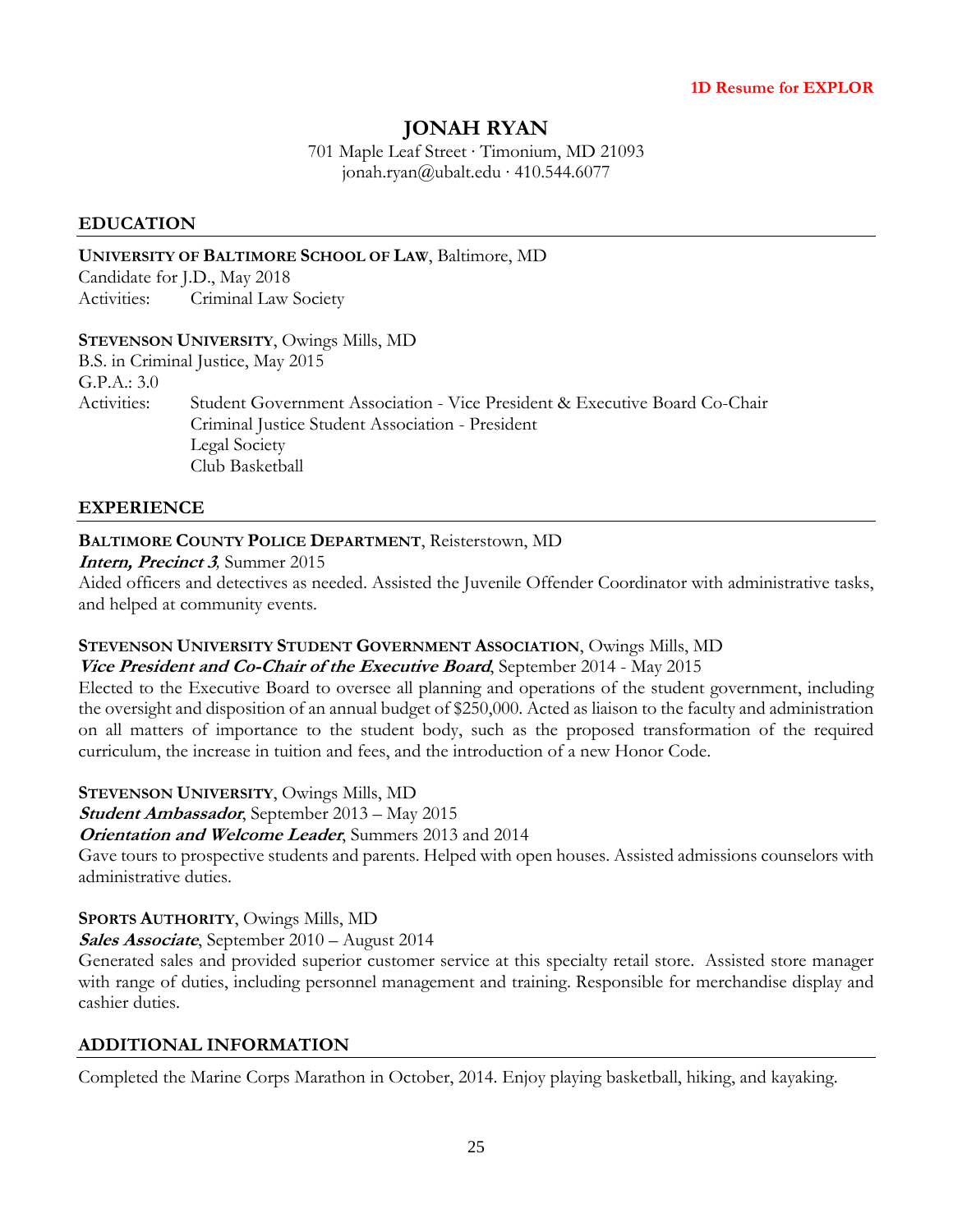#### **2D Resume - summer job search**

# **DANIEL EGAN**

1201 W. Mt Royal Ave., Apt. 303 · Baltimore, MD 21217 · daniel.egan@ubalt.edu · 443.626.3415

## **EDUCATION**

#### **UNIVERSITY OF BALTIMORE SCHOOL OF LAW**, Baltimore, MD

Candidate for J.D., May 2018 G.P.A.: 3.75; Class Rank: 9/165 (Top 6%) Honors: *University of Baltimore Law Review* – Staff Editor National Environmental Law Moot Court Team Byron L. Warnken Moot Court Competition – Best Brief Award Highest Grade Award – Contracts Royal Graham Shannonhouse III Honor Society – Distinguished Scholar Activities: Business and Tax Law Society

**ST. MARY'S COLLEGE**, St. Mary's City, MD B.S. in Business Administration, May 2015 G.P.A.: 3.25 Activities: Sailing Team – Captain

## **LEGAL EXPERIENCE**

## **HON. GEORGE E. RUSSELL, U.S. DISTRICT COURT FOR THE DISTRICT OF MARYLAND**, Baltimore, MD **Judicial Intern**, Fall 2017

#### **HON. TIMOTHY E. MEREDITH, MARYLAND COURT OF SPECIAL APPEALS**, Annapolis, MD

#### **Judicial Intern**, Summer 2016

Conducted legal research for a wide range of issues, including the legal standard for a motion to suppress identification of evidence, and the constitutionality of third-party custody of a minor child when the biological parent is deemed fit and proper. Drafted an opinion on whether a trial court's denial of a motion to withdraw a guilty plea was an abuse of discretion. Proofread opinions and checked citations.

#### **PROF. NANCY MODESITT, UNIVERSITY OF BALTIMORE SCHOOL OF LAW**, Baltimore, MD

#### **Research Assistant**, Summer 2016

Researched and summarized case law regarding the causation standard for various torts in each of the fifty states as part of a larger project scrutinizing employee whistleblower rulings.

#### **ANDREWS, BONGAR, GORMLEY & CLAGETT**, Lexington Park, MD

#### **Paralegal**, September 2013 – August 2015

Worked part-time at a small general practice firm in southern Maryland. Managed case files including pleadings, correspondence, and orders. Conducted research for a range of litigation matters. Assisted with court preparation, discovery coordination, client communication, and scheduling. Observed depositions and court proceedings.

#### **EXPERIENCE**

#### **RUDDY DUCK SEAFOOD AND ALEHOUSE**, Piney Point, MD

**Server**, September 2012 – August 2015

Provided excellent customer service in a popular waterfront restaurant. Often designated lead server, responsible for opening and closing the restaurant.

## **ADDITIONAL INFORMATION**

Active in conservation groups, especially Blue Water Baltimore and Save the Bay. Avid weekend sailor.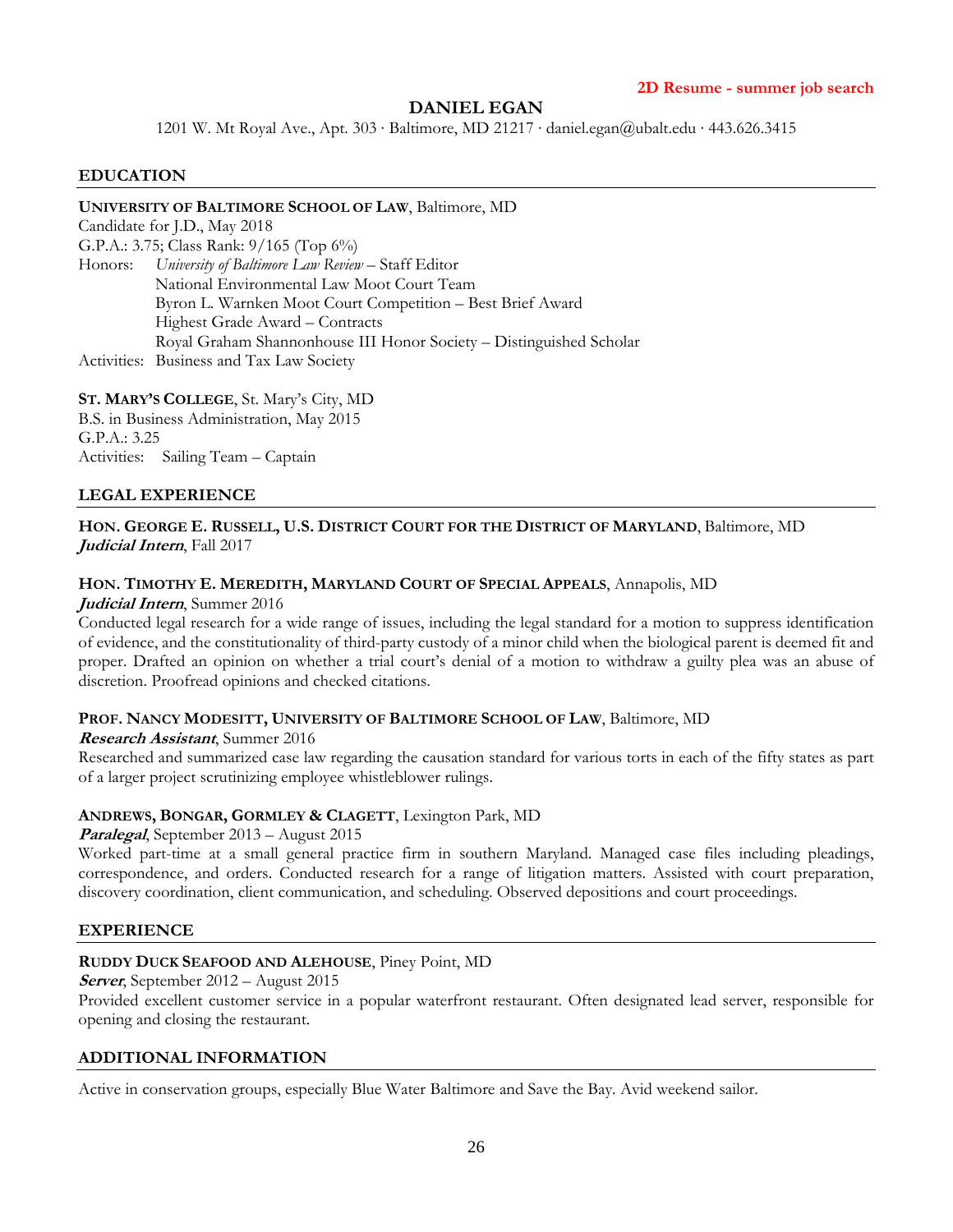#### **4E resume for post-grad job search**

# **AMY BROOKHEIMER**

1401 Riverdale Road · Severna Park, MD 21146 · amy.brookheimer@ubalt.edu · 410.544.0499

## **EDUCATION**

### **UNIVERSITY OF BALTIMORE SCHOOL OF LAW**, Baltimore, MD

Candidate for J.D., Evening Division, May 2019 G.P.A.: 3.54; Class Rank: 5/42 (Top 12%) Honors: *University of Baltimore Law Forum* – Comments Editor Publications: *The Crime Next Door: An Examination of the Sex Trafficking Epidemic in the United States and How Maryland is Addressing the Problem*, 49 U. Balt. L. F. 43 (2018) Activities: Women's Bar Association

## **LOYOLA UNIVERSITY**, Baltimore, MD

M.A. in Education, May 2014 G.P.A.: 3.78

# **TOWSON UNIVERSITY**, Towson, MD

B.A. in Psychology, May 2012 G.P.A.: 3.93

# **IMMIGRATION LAW EXPERIENCE**

# **U.S. DEPARTMENT OF JUSTICE, EXECUTIVE OFFICE OF IMMIGRATION REVIEW**, Baltimore, MD

## **Law Clerk**, **Baltimore Immigration Court**, Fall 2018

Researched and helped draft decisions on questions of removability and requests for relief for asylum, withholding of removal, protection under Article 3 of the Convention Against Torture, and cancellation of removal.

# **U.S. DEPARTMENT OF HOMELAND SECURITY, OFFICE OF THE GENERAL COUNSEL**, Washington, D.C.

## **Legal Intern, Immigration Law Division***,* Summer 2017

Conducted legal research and drafted memoranda on a range of immigration and nationality law issues including removal, arrest and detention authority, national security matters, unaccompanied minors and victims of human trafficking, and international human rights. Observed court proceedings.

# **LITIGATION EXPERIENCE**

## **U.S. ATTORNEY'S OFFICE FOR THE DISTRICT OF MARYLAND**, Baltimore, MD

## **Law Clerk***,* Summer 2018

Drafted memoranda and motions for civil and criminal case involving issues such as medical record privacy protections, False Claims Act liability, post-conviction procedures, and various evidentiary disputes. Drafted an appellate brief on criminal sentencing. Assisted prosecutors with trial preparation. Observed trials and proceedings.

## **WHITEFORD, TAYLOR & PRESTON**, Baltimore, MD

## **Summer Associate**, Summer 2016

Conducted legal research for a variety of litigation matters including product liability, environmental exposure, and corporate and securities cases. Drafted legal memoranda on the 'new evidence' standard under FRCP 59. Gathered research on the enforceability of electronic signatures under the E-Sign Act. Observed depositions.

## **ADDITIONAL EXPERIENCE**

# **SEVERNA PARK HIGH SCHOOL**, Severna Park, MD

**Teacher, AP Literature & English**, July 2014 – May 2018

Planned and taught classes to 11<sup>th</sup> and 12<sup>th</sup> grade students. Coached the third team girls' field hockey. Served as advisor to the yearbook.